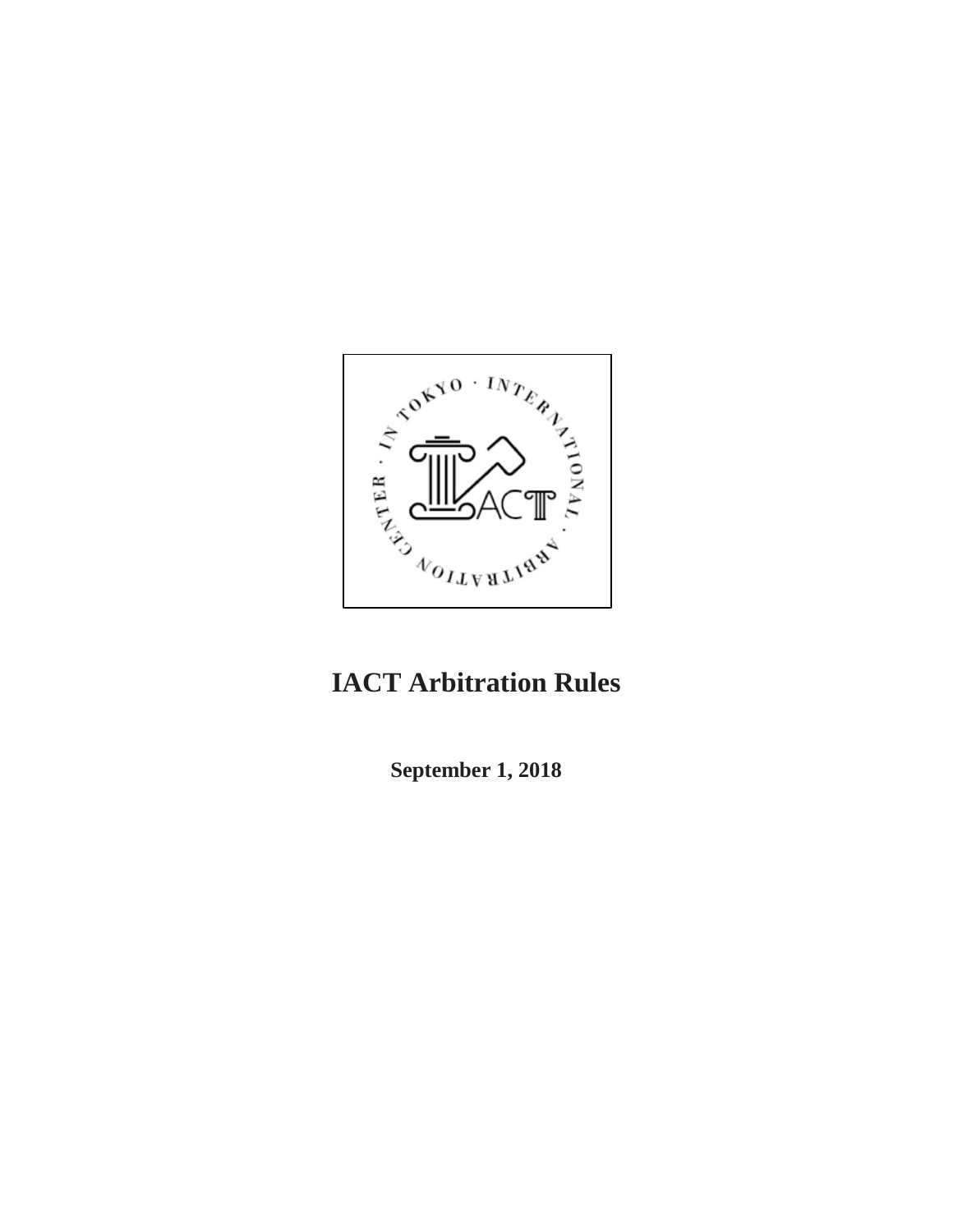# **TABLE OF CONTENTS**

| Repetition of hearings in the event of the replacement of an arbitrator  8 |  |
|----------------------------------------------------------------------------|--|
|                                                                            |  |
|                                                                            |  |
|                                                                            |  |
|                                                                            |  |
|                                                                            |  |
|                                                                            |  |
|                                                                            |  |
|                                                                            |  |
|                                                                            |  |
|                                                                            |  |
|                                                                            |  |
|                                                                            |  |
|                                                                            |  |
|                                                                            |  |
|                                                                            |  |
|                                                                            |  |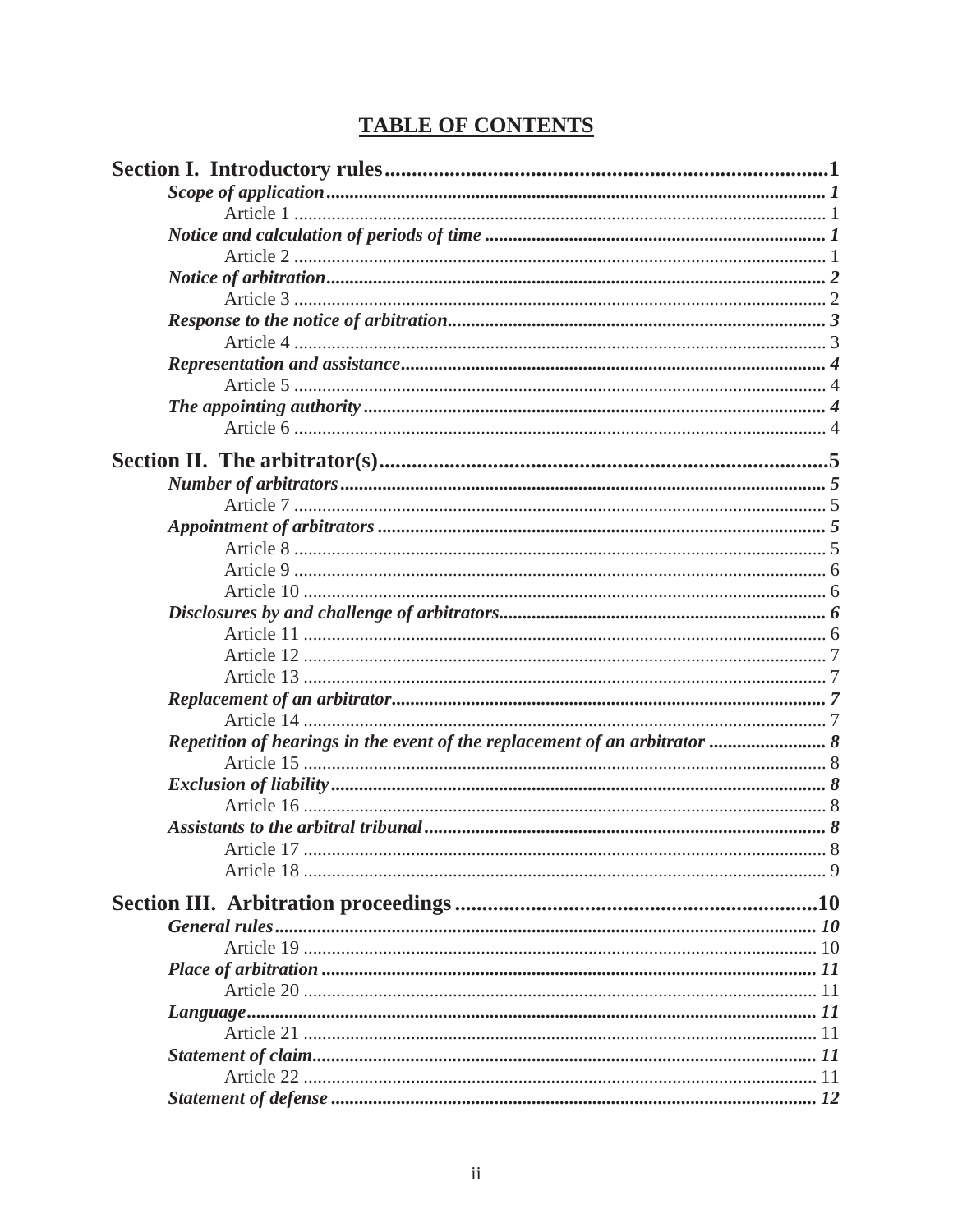| .24 |
|-----|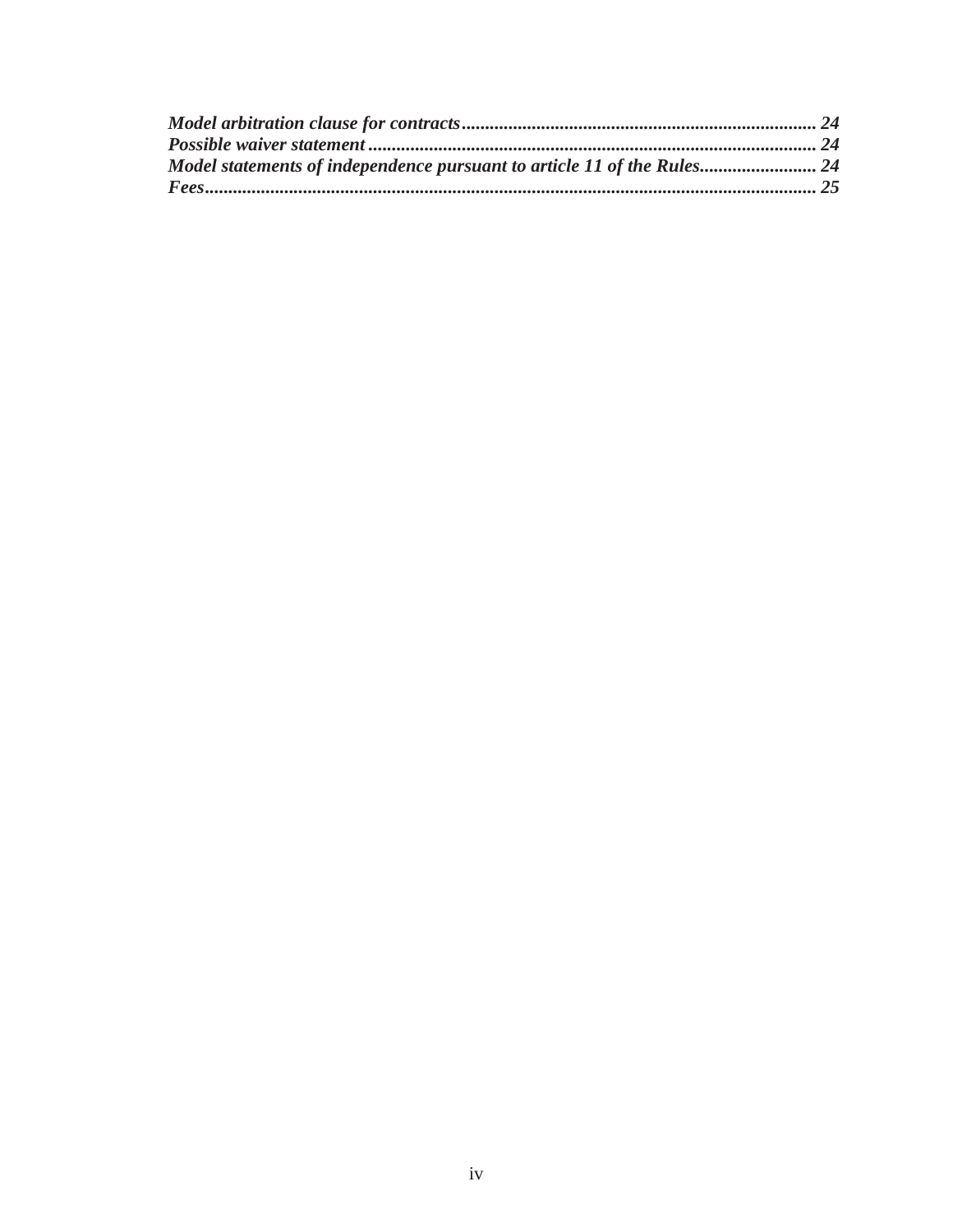# **Section I. Introductory rules**

## *Scope of application*

## *Article 1*

1. Where parties have agreed that disputes between them in respect of a defined legal relationship, whether contractual or not, shall be referred to arbitration under the IACT Arbitration Rules, then such disputes shall be settled in accordance with these Rules subject to such modification as the parties may agree.

2. These Rules shall govern the arbitration except that where any of these Rules is in conflict with a provision of the law applicable to the arbitration from which the parties cannot derogate, that provision shall prevail.

## *Notice and calculation of periods of time*

## *Article 2*

1. A notice, including a notification, communication or proposal, may be transmitted by any means of communication that provides or allows for a record of its transmission.

2. If an address has been designated by a party specifically for this purpose or authorized by the arbitral tribunal, any notice shall be delivered to that party at that address, and if so delivered shall be deemed to have been received. Delivery by electronic means such as facsimile or e-mail may only be made to an address so designated or authorized.

3. In the absence of such designation or authorization, a notice is:

- *(a)* Received if it is physically delivered to the addressee; or
- *(b)* Deemed to have been received if it is delivered at the place of business, habitual residence or mailing address of the addressee.

4. If, after reasonable efforts, delivery cannot be effected in accordance with paragraphs 2 or 3, a notice is deemed to have been received if it is sent to the addressee's last-known place of business, habitual residence or mailing address by registered letter or any other means that provides a record of delivery or of attempted delivery.

5. A notice shall be deemed to have been received on the day it is delivered in accordance with paragraphs 2, 3 or 4, or attempted to be delivered in accordance with paragraph 4. A notice transmitted by electronic means is deemed to have been received on the day it is sent, except that a notice of arbitration so transmitted is only deemed to have been received on the day when it reaches the addressee's electronic address.

6. For the purpose of calculating a period of time under these Rules, such period shall begin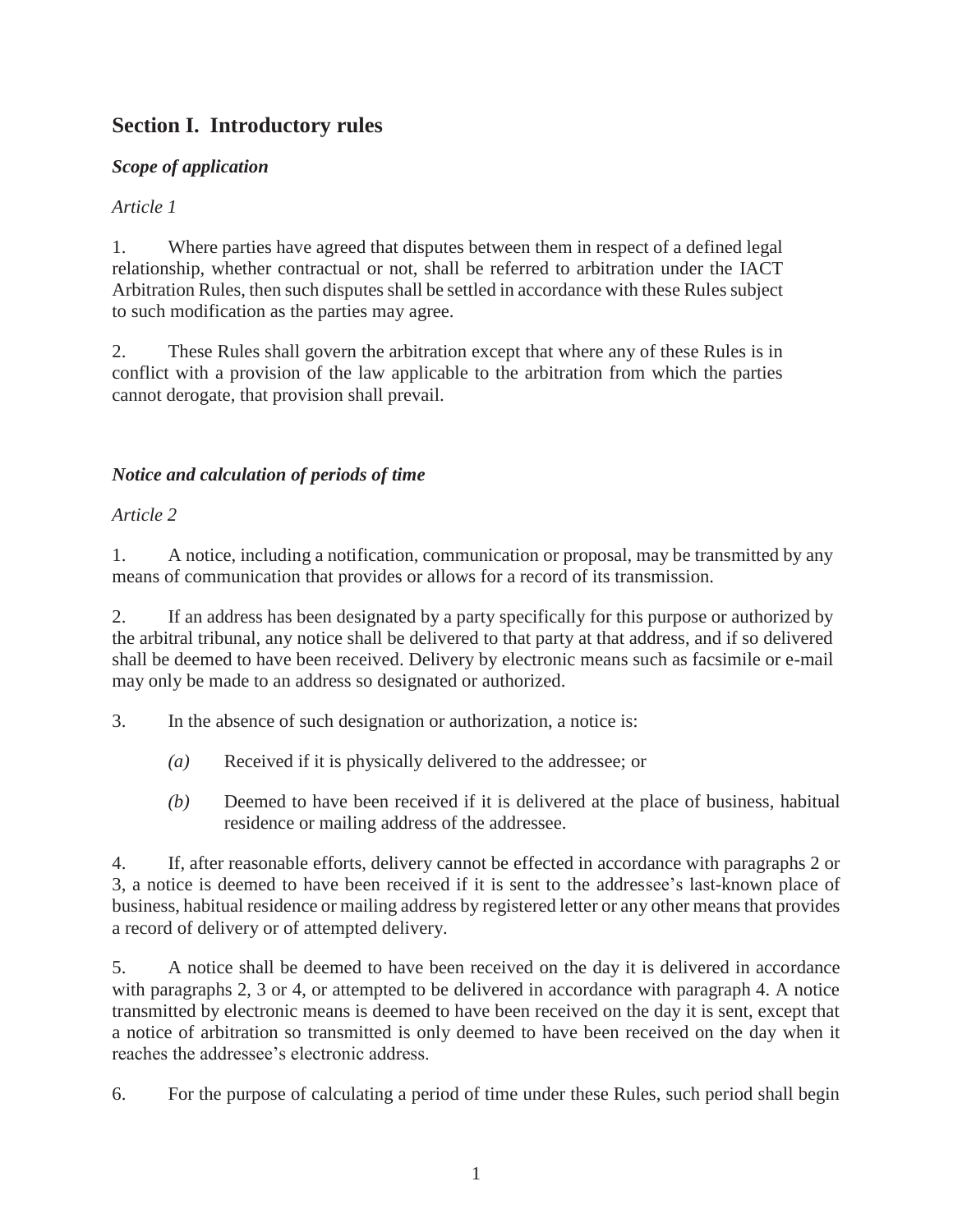to run on the day following the day when a notice is received. If the last day of such period is an official holiday or a non-business day at the residence or place of business of the addressee, the period is extended until the first business day which follows. Official holidays or nonbusiness days occurring during the running of the period of time are included in calculating the period.

## *Notice of arbitration*

## *Article 3*

1. The party or parties initiating recourse to arbitration (hereinafter called the "claimant") shall communicate to the IACT Secretariat (via info@iactokyo.com) and the other party or parties (hereinafter called the "respondent") a notice of arbitration.

2. Arbitral proceedings shall be deemed to commence on the date on which the notice of arbitration is received by the respondent.

- 3. The notice of arbitration shall include the following:
	- *(a)* A demand that the dispute be referred to arbitration;
	- *(b)* The names and contact details of the parties;
	- *(c)* Identification of the arbitration agreement that is invoked, if any;
	- *(d)* Identification of any contract, patents, or other legal instruments out of or in relation to which the dispute arises or, in the absence of such contract or instrument, a brief description of the relevant relationship;
	- *(e)* A brief description of the claim. In a patent case, unless otherwise agreed by the parties, to the extent the technical issues are disputed the case description should include detailed preliminary claim charts setting forth the claimant's infringement theories. The claim charts must separately be submitted to the IACT Secretariat using an FTP site or another secure means;
	- *(f)* An indication of the amount involved, if any;
	- *(g)* The relief or remedy sought;
	- *(h)* A proposal as to the number of arbitrators, the applicable law, language and seat of arbitration, if the parties have not previously agreed thereon.
- 4. The notice of arbitration may also include:
	- *(a)* A proposal for the designation of an appointing authority referred to in article 6, paragraph 1;
	- *(b)* A proposal for the appointment of a sole arbitrator referred to in article 8, paragraph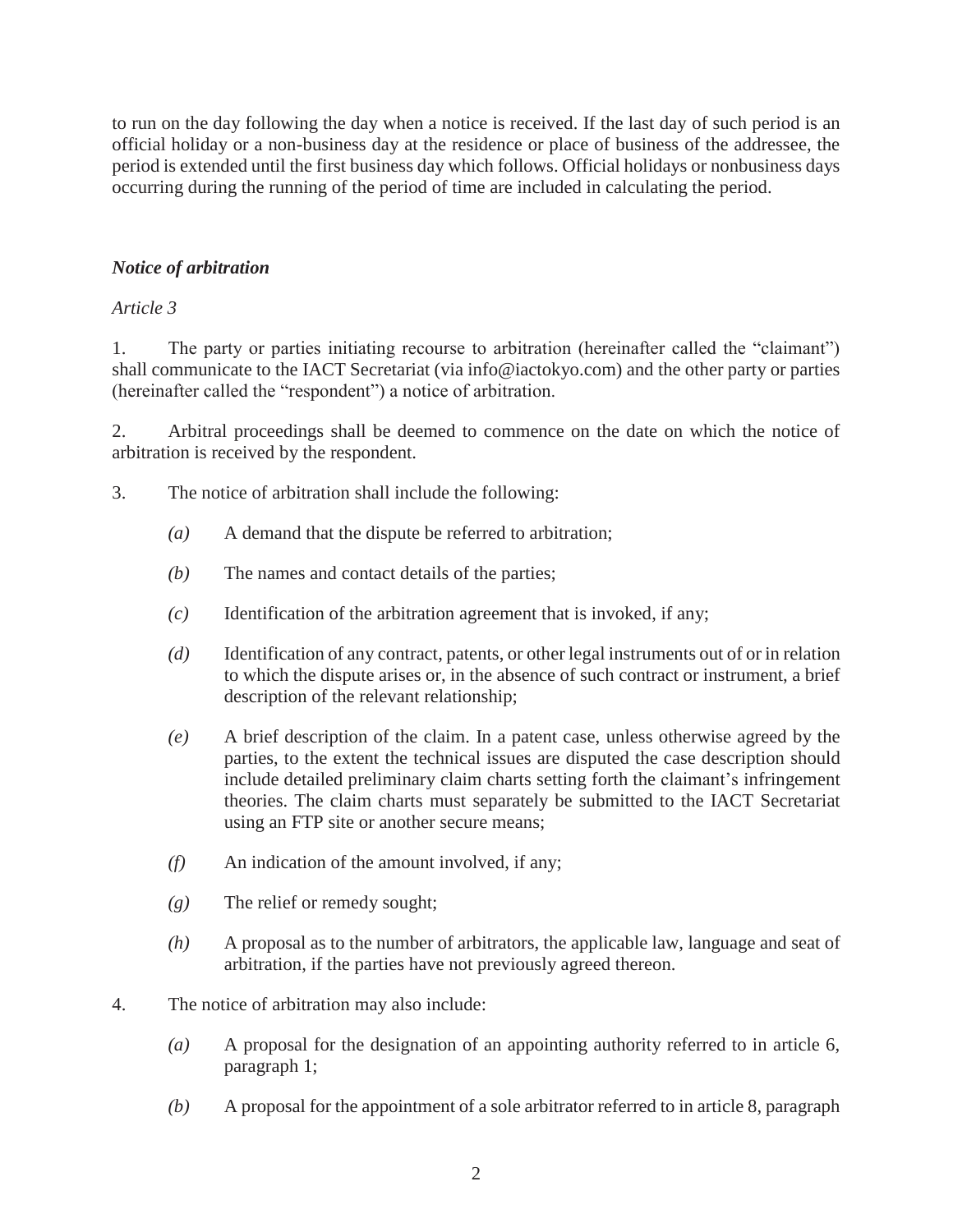1;

*(c)* Notification of the appointment of an arbitrator referred to in article 9 or 10.

5. The constitution of the arbitral tribunal shall not be hindered by any controversy with respect to the sufficiency of the notice of arbitration, which shall be finally resolved by the arbitral tribunal.

## *Response to the notice of arbitration*

## *Article 4*

1. Within 21 days of the receipt of the notice of arbitration, the respondent shall communicate to the claimant and the IACT Secretariat (via info@iactokyo.com) a response to the notice of arbitration, which shall include:

- *(a)* The name and contact details of each respondent;
- *(b)* A response to the information set forth in the notice of arbitration, pursuant to article 3, paragraphs 3*(c)-(h).*
- 2. The response to the notice of arbitration may also include:
	- *(a)* Any plea that an arbitral tribunal to be constituted under these Rules lacks jurisdiction;
	- *(b)* A proposal for the designation of an appointing authority referred to in article 6, paragraph 1;
	- *(c)* A proposal for the appointment of a sole arbitrator referred to in article 8, paragraph 1;
	- *(d)* Notification of the appointment of an arbitrator referred to in article 9 or 10;
	- *(e)* A brief description of counterclaims, defenses, or claims for the purpose of a setoff, if any. In a patent case, unless otherwise agreed by the parties, to the extent the technical issues are disputed the case description should include detailed preliminary claim charts setting forth the respondent's theories of infringement, non-infringement, and invalidity. The claim charts must separately be submitted to the IACT Secretariat using an FTP site or another secure means;
	- *(f)* An indication of the amounts involved, and the relief or remedy sought;
	- *(g)* A notice of arbitration in accordance with article 3 in case the respondent formulates a claim against a party to the arbitration agreement other than the claimant.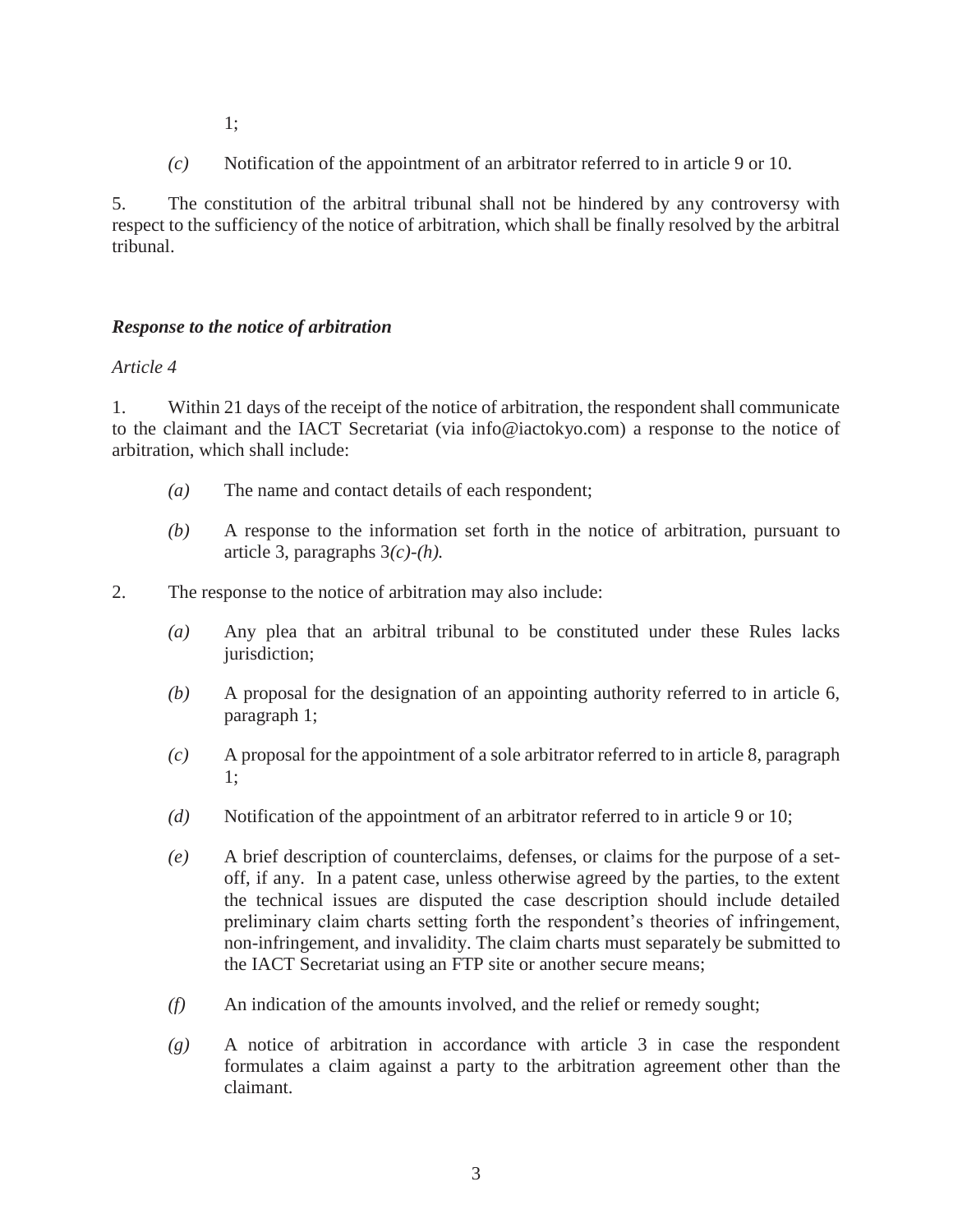3. The constitution of the arbitral tribunal shall not be hindered by any controversy with respect to the respondent's failure to communicate a response to the notice of arbitration, or an incomplete or late response to the notice of arbitration, which shall be finally resolved by the arbitral tribunal.

#### *Representation and assistance*

## *Article 5*

Each party may be represented or assisted by persons chosen by it. The names and addresses of such persons must be communicated to all parties and to the arbitral tribunal. Such communication must specify whether the appointment is being made for purposes of representation or assistance. Where a person is to act as a representative of a party, the arbitral tribunal, on its own initiative or at the request of any party, may at any time require proof of authority granted to the representative in such a form as the arbitral tribunal may determine. Any change in representation during the course of the arbitration must be communicated without delay to all other parties, the arbitrators, and the IACT Secretariat.

## *The appointing authority*

#### *Article 6*

1. The appointing authority shall be constituted on a case-by-case basis by the IACT governing board. Absent good cause, the appointing authority shall include one representative from each of the United States, Korea, China, Japan, and Europe. In the event a governing board member or appointing authority member has an actual or potential conflict of interest, the member shall abstain from performing his or her duties in the case, and instead those duties shall be performed by a neutral, competent substitute.

2. In exercising their functions under these Rules, the appointing authority may require from any party and the arbitrators the information they deem necessary and they shall give the parties and, where appropriate, the arbitrators, an opportunity to present their views in any manner they consider appropriate. All such communications to and from the appointing authority shall also be provided by the sender to all other parties and the IACT Secretariat.

3. When the appointing authority is requested to appoint an arbitrator pursuant to articles 8, 9, 10 or 14, the party making the request shall send to the appointing authority copies of the notice of arbitration and, if it exists, any response to the notice of arbitration.

**4.** The appointing authority shall have regard to such considerations as are likely to secure the appointment of an independent and impartial arbitrator and shall take into account the advisability of appointing an arbitrator of a nationality other than the nationalities of the parties.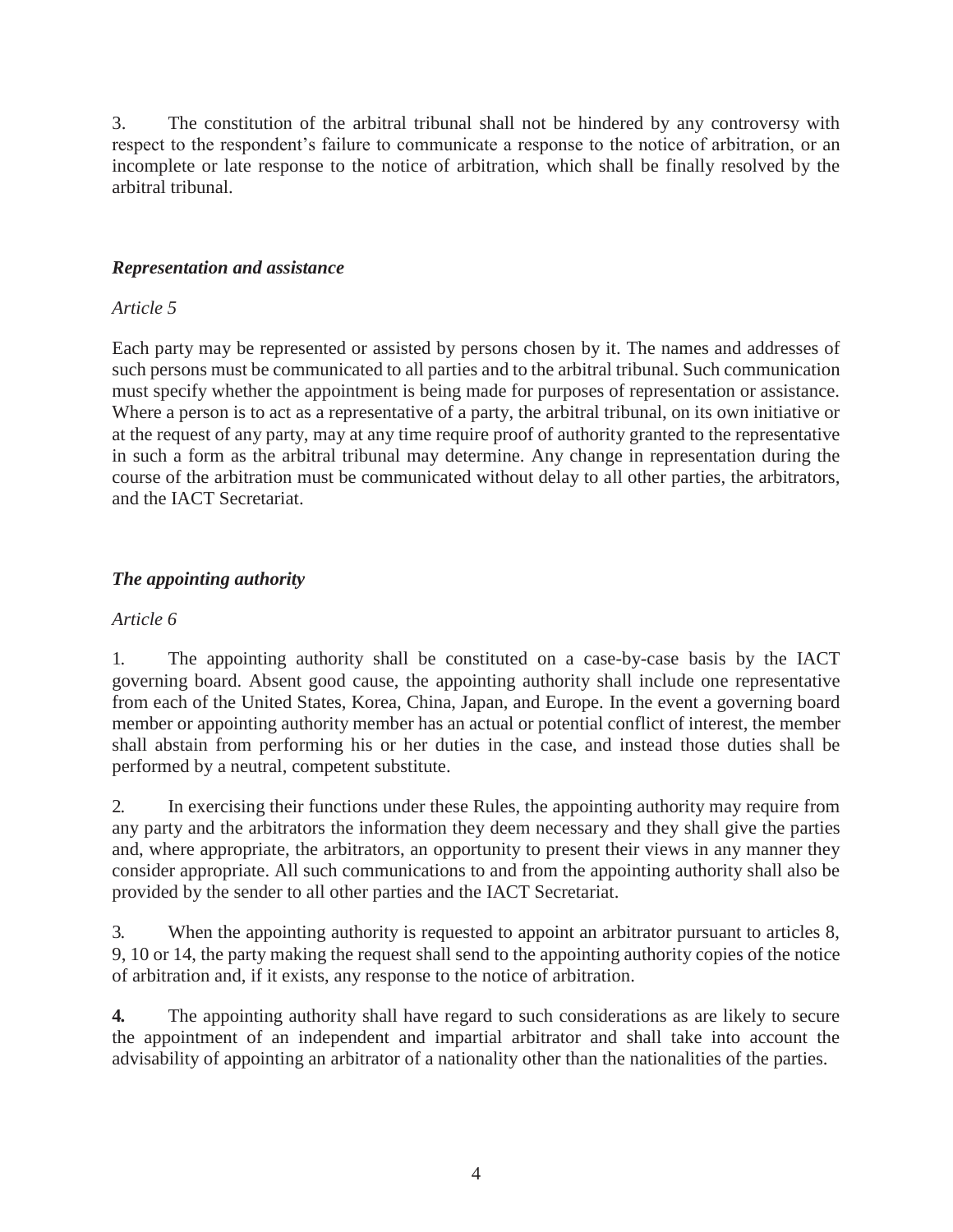# **Section II. The arbitrator(s)**

## *Number of arbitrators*

## *Article 7*

1. If the parties do not agree to the appointment of only one arbitrator within 21 days after the receipt by the respondent of the notice of arbitration, then three arbitrators shall thereafter be appointed in accordance with the procedures set forth in article 9.

2. Notwithstanding paragraph 1, if no other parties have responded to a party's proposal to appoint a sole arbitrator within the time limit provided for in paragraph 1 and the party or parties concerned have failed to appoint a second arbitrator in accordance with article 9 or 10, the appointing authority may, at the request of a party, appoint a sole arbitrator pursuant to the procedure provided for in article 8, paragraph 2, if it determines that, in view of the circumstances of the case, this is more appropriate.

## *Appointment of arbitrators*

## *Article 8*

1. If the parties have agreed to a sole arbitrator, but do not agree to the identity of the arbitrator within 21 days after receipt by all other parties of the proposal for the appointment of a sole arbitrator, then the appointing authority shall, after the expiration of the 21-day period, promptly appoint the sole arbitrator.

2. The appointing authority shall appoint the sole arbitrator, by majority vote of the appointing authority members, as promptly as possible. In making the appointment, the appointing authority shall use the following list-procedure, unless the parties agree that the list-procedure should not be used or unless the appointing authority determines in its discretion that the use of the list-procedure is not appropriate for the case:

- *(a)* The appointing authority shall communicate to each of the parties an identical list containing at least three names;
- *(b)* Within 7 days after the receipt of this list, each party may return the list to the appointing authority after having deleted the name or names to which it objects and numbered the remaining names on the list in the order of its preference;
- *(c)* After the expiration of the 7-day period, the appointing authority shall appoint the sole arbitrator from among the names approved on the lists returned to it and in accordance with the order of preference indicated by the parties;
- *(d)* If for any reason the appointment cannot be made according to this procedure, the appointing authority may exercise its discretion in promptly appointing the sole arbitrator by majority vote.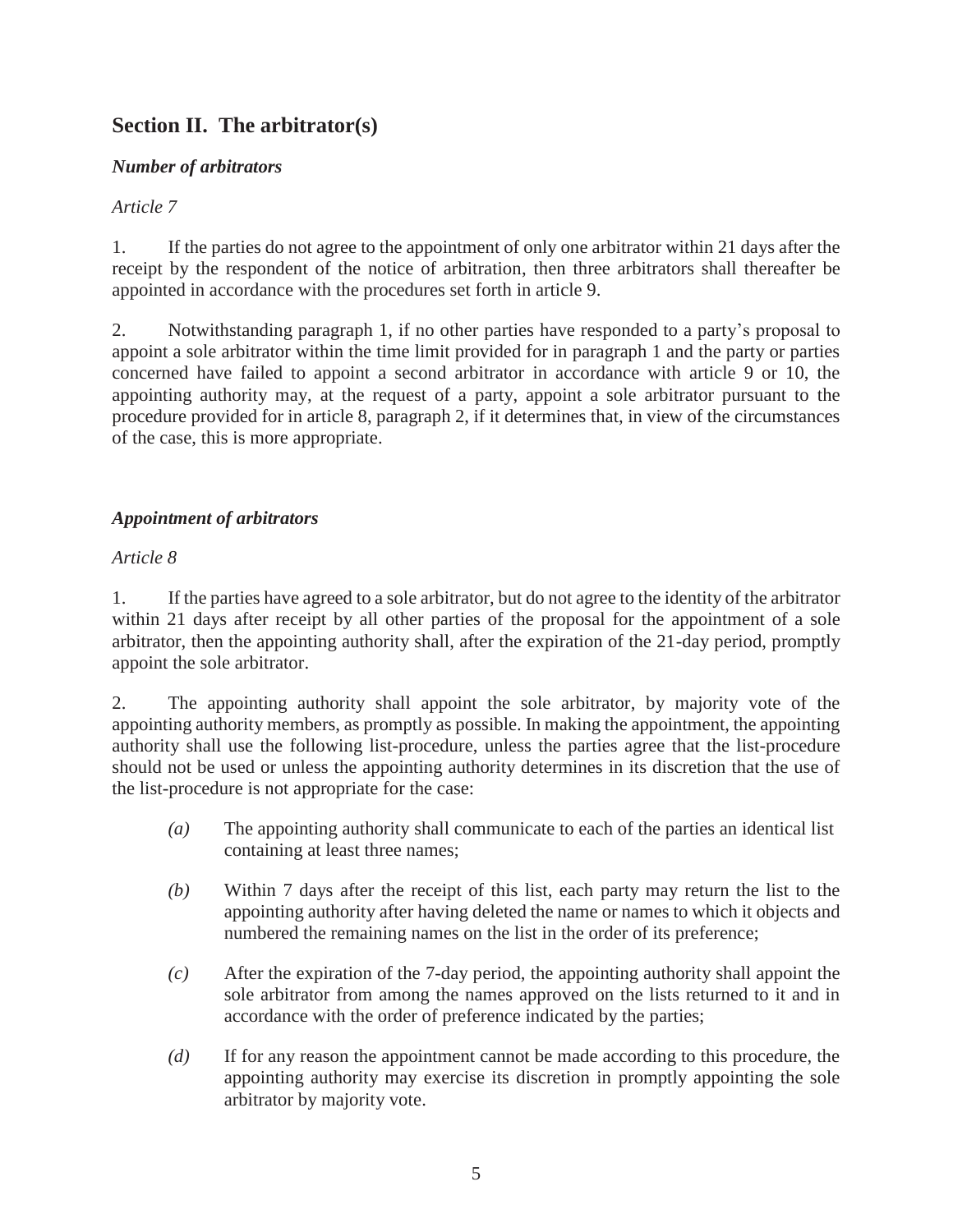#### *Article 9*

1. If three arbitrators are to be appointed, each party shall promptly appoint one arbitrator. The two arbitrators thus appointed shall promptly choose the third arbitrator, who will act as the presiding arbitrator of the arbitral tribunal.

2. If within 21 days after the receipt of a party's notification of the appointment of an arbitrator the other party has not notified the first party of the arbitrator it has appointed, the first party may, after the expiration of the 21-day period, promptly request that the appointing authority appoint the second arbitrator.

3. If within 21 days after the appointment of the second arbitrator the two arbitrators have not agreed on the choice of the presiding arbitrator, the appointing authority shall, after the expiration of the 21-day period, promptly appoint the presiding arbitrator in the same way as a sole arbitrator would be appointed under article 8.

#### *Article 10*

1. For the purposes of article 9, paragraph 1, where three arbitrators are to be appointed and there are multiple parties as claimant or as respondent, unless the parties have agreed to another method of appointment of arbitrators, the multiple parties jointly, whether as claimant or as respondent, shall appoint an arbitrator.

2. If the parties have agreed that the arbitral tribunal is to be composed of a number of arbitrators other than one or three, the arbitrators shall be appointed according to the method agreed upon by the parties.

3. In the event of any failure to constitute the arbitral tribunal under these Rules, the appointing authority shall, at the request of any party, promptly constitute the arbitral tribunal by majority vote and, in doing so, may revoke any appointment already made and appoint or reappoint each of the arbitrators and designate one of them as the presiding arbitrator.

## *Disclosures by and challenge of arbitrators*

## *Article 11*

When a person is approached in connection with his or her possible appointment as an arbitrator, he or she shall disclose any circumstances likely to give rise to justifiable doubts as to his or her impartiality or independence. An arbitrator, from the time of his or her appointment and throughout the arbitral proceedings, shall without delay disclose any such circumstances to the parties, the other arbitrators, and the IACT Secretariat unless they have already been informed by him or her of these circumstances. If no such circumstances exist, each arbitrator shall certify to IACT, on or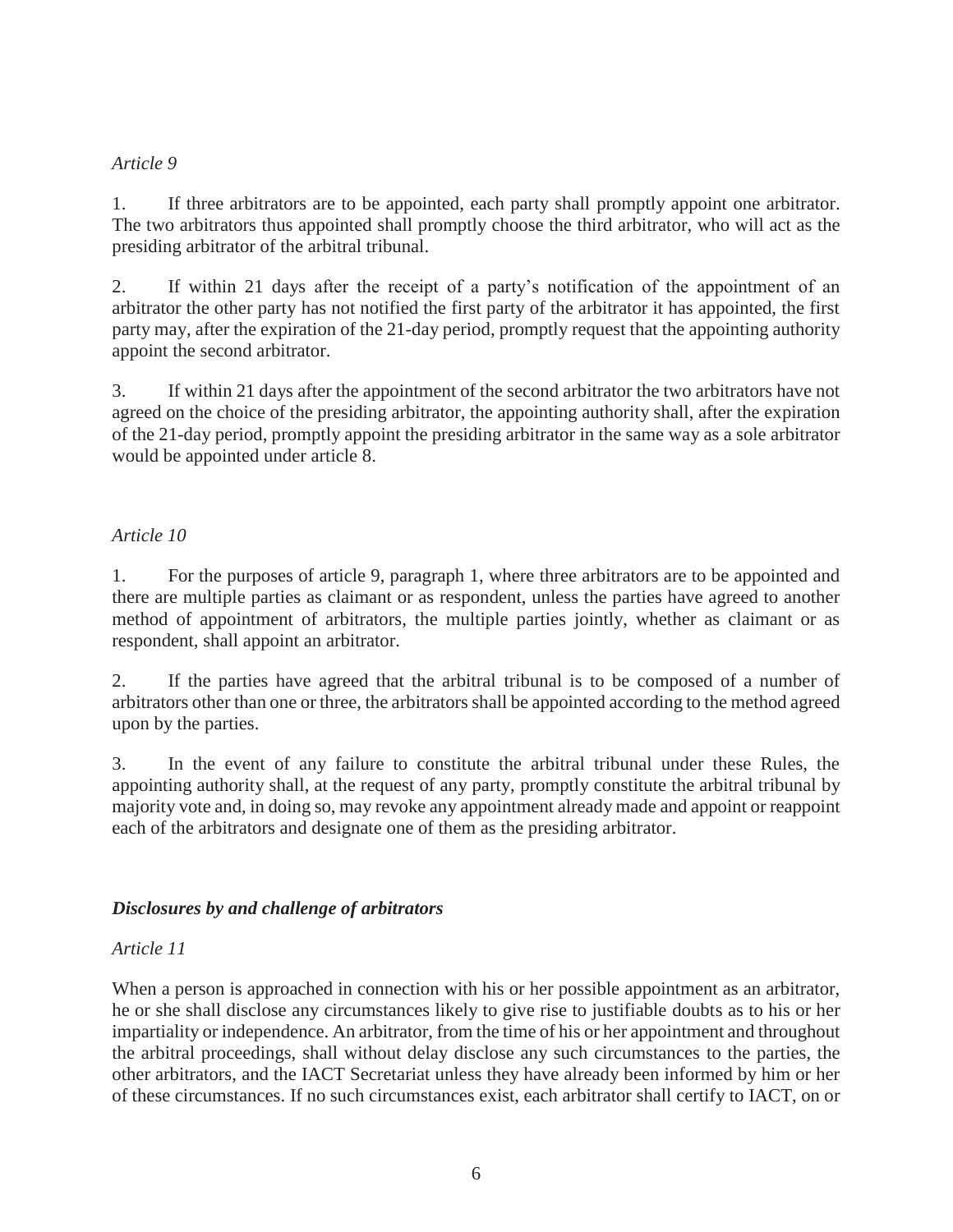before the last day of each month of the arbitration, that no such circumstances exist.

## *Article 12*

1. Any arbitrator may be challenged if circumstances exist that give rise to justifiable doubts as to the arbitrator's impartiality or independence.

2. A party may challenge the arbitrator appointed by it only for reasons of which it becomes aware after the appointment has been made.

3. In the event that an arbitrator fails to act or in the event of the de jure or de facto impossibility of his or her performing his or her functions, the procedure in respect of the challenge of an arbitrator as provided in article 13 shall apply.

## *Article 13*

1. A party that intends to challenge an arbitrator shall send notice of its challenge within 14 days after it has been notified of the appointment of the challenged arbitrator, or within 14 days after the circumstances mentioned in articles 11 and 12 became known to that party.

2. The notice of challenge shall be communicated to all other parties, to the arbitrator who is challenged, to the other arbitrators, and to the IACT Secretariat. The notice of challenge shall state the reasons for the challenge.

3. When an arbitrator has been challenged by a party, all parties may agree to the challenge. The arbitrator may also, after the challenge, withdraw from his or her office. In neither case does this imply acceptance of the validity of the grounds for the challenge.

4. If, within 14 days from the date of the notice of challenge, all parties do not agree to the challenge or the challenged arbitrator does not withdraw, the party making the challenge may elect to pursue it. In that case, within 21 days from the date of the notice of challenge, it shall seek a decision on the challenge by the appointing authority.

## *Replacement of an arbitrator*

## *Article 14*

1. Subject to paragraph 2, in any event where an arbitrator has to be replaced during the course of the arbitral proceedings, a substitute arbitrator shall be appointed or chosen pursuant to the procedure provided for in articles 8 to 11 that was applicable to the appointment or choice of the arbitrator being replaced. This procedure shall apply even if during the process of appointing the arbitrator to be replaced, a party had failed to exercise its right to appoint or to participate in the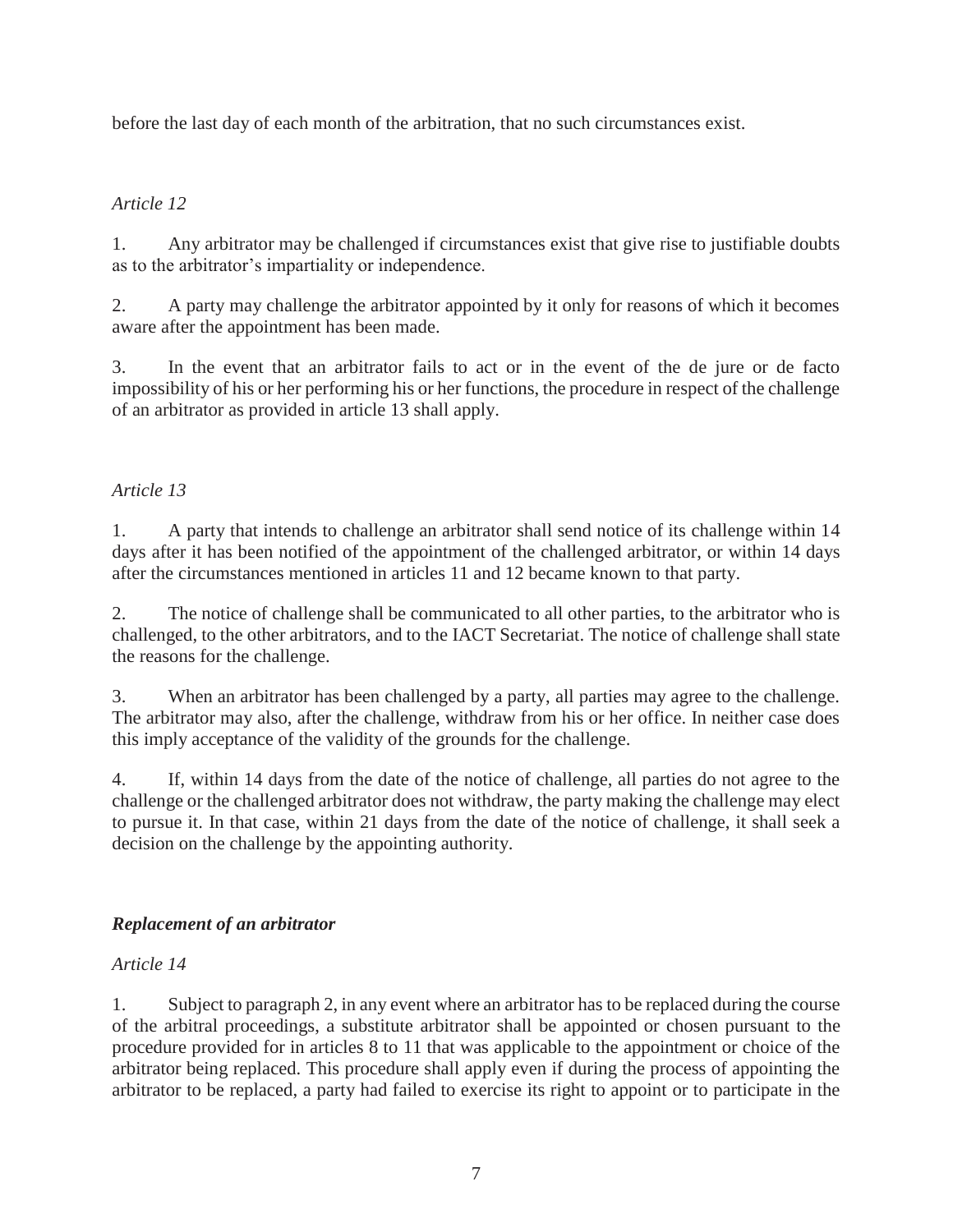appointment.

2. If, at the request of a party, the appointing authority determines that, in view of the exceptional circumstances of the case, it would be justified for a party to be deprived of its right to appoint a substitute arbitrator, the appointing authority may, after giving an opportunity to the parties and the remaining arbitrators to express their views: *(a)* appoint the substitute arbitrator by majority vote; or *(b)* after the closure of the hearings, authorize the other arbitrators to proceed with the arbitration and make any decision or award.

## *Repetition of hearings in the event of the replacement of an arbitrator*

## *Article 15*

If an arbitrator is replaced, the proceedings shall resume at the stage where the arbitrator who was replaced ceased to perform his or her functions, unless the arbitral tribunal decides otherwise.

## *Exclusion of liability*

## *Article 16*

1. Any arbitrators, the appointing authority, the supervisory panel and any person appointed by the arbitral tribunal and IACT, including the governing board, any administrative secretary and any law clerk, any technical assistant, directors, officers and employees of IACT, shall not be liable to any person for any negligence, act or omission in connection with any arbitration administered by IACT.

2. IACT, including arbitrators, the appointing authority, the supervisory panel, and any person appointed by the arbitral tribunal and IACT, including the governing board, any administrative secretary and any law clerk, any technical assistant, directors, officers and employees of IACT, shall not be under any obligation to make any statement in connection with any arbitration administered by IACT. No party shall seek to make arbitrators, the appointing authority, the supervisory panel and any person appointed by the arbitral tribunal, including any administrative secretary and any expert, any directors, officers and employees of IACT, act as a witness in any legal proceedings in connection with any arbitration administered by IACT.

## *Assistants to the arbitral tribunal*

## *Article 17*

1. The arbitral tribunal may seek permission of the parties to appoint one or more technical assistants—who are neutral, qualified, and competent in the technology field relevant to the case to assist the tribunal with the technical issues in the case. In the event the arbitral tribunal requests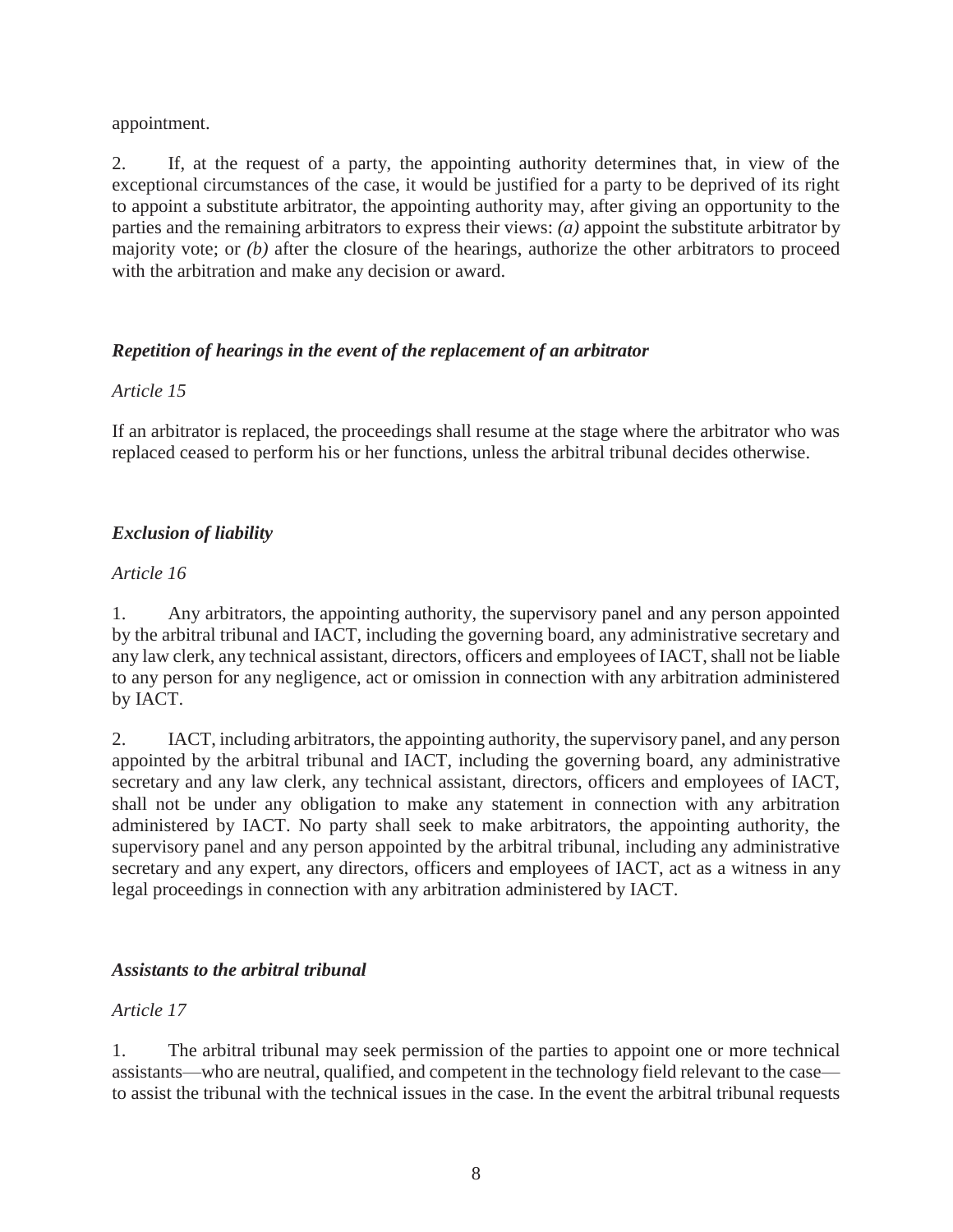such permission, it shall provide the parties with names and credentials of any nominees for the technical assistant positions, as well as certifications of neutrality signed by the nominees.

2. If the parties approve the tribunal's request, the tribunal may use its discretion under the circumstances of the case to decide the manner in which the technical assistant(s) shall assist the tribunal, whether through a written report, oral presentation, or other means.

3. All communications between the arbitral tribunal and the technical assistant(s) will be subject to review and comment by the parties.

4. After a technical assistant's nomination and approval, a party may object to the expert's qualifications, impartiality or independence only if the objection is for reasons of which the party becomes aware after the approval has been given. The arbitral tribunal shall decide promptly what, if any, action to take.

5. All communications between the arbitral tribunal and parties regarding a technical assistant's nomination and approval shall also be provided to the IACT Secretariat.

## *Article 18*

The arbitral tribunal may seek permission of the parties to appoint one or more law clerks—who are neutral, qualified, and competent in the issues presented in the case—to assist the tribunal with legal research and drafting, but not deliberations or decision-making. In the event the arbitral tribunal requests such permission, it shall provide the parties with names and credentials of any nominees for the law clerk positions, as well as certifications of neutrality signed by the nominees.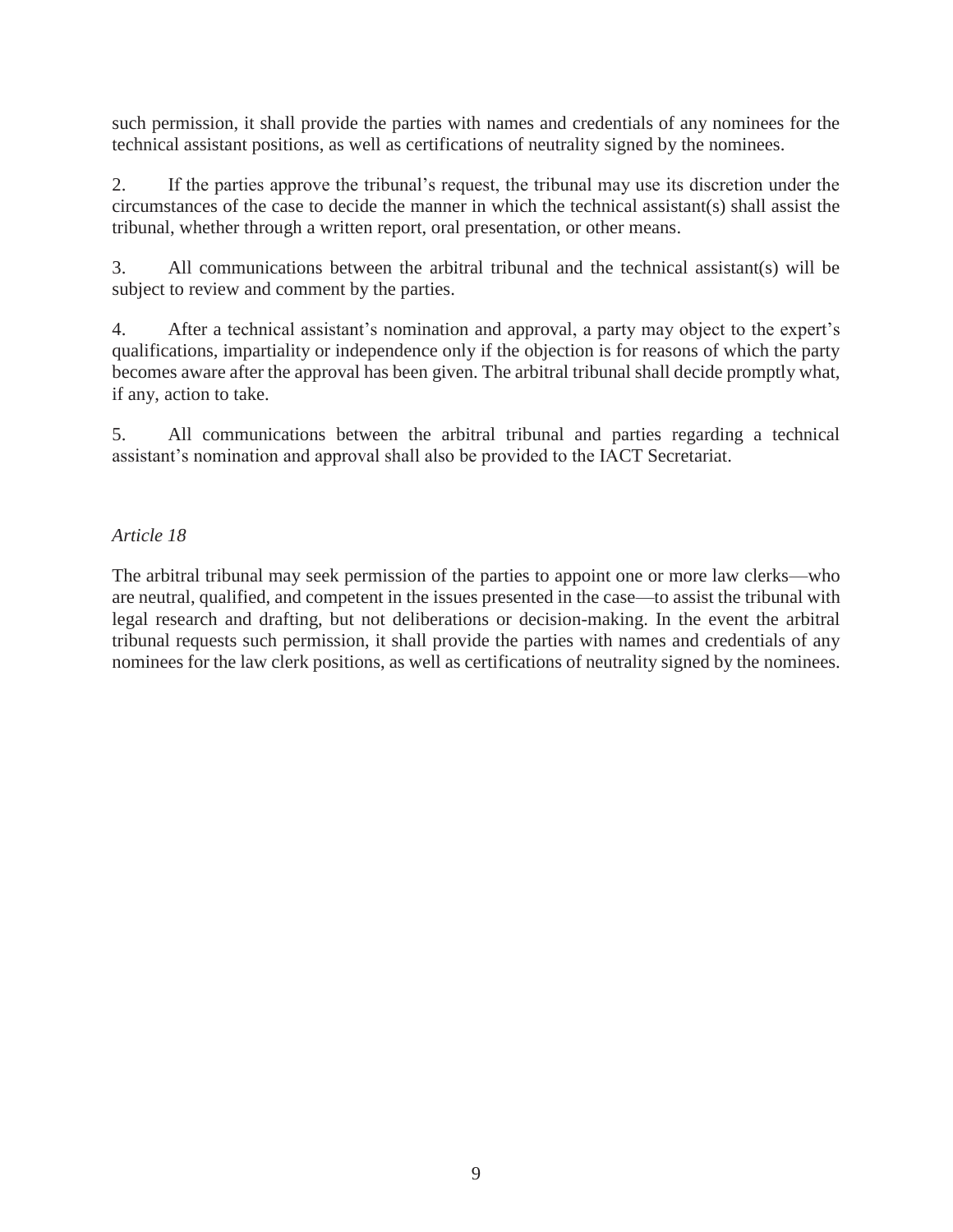# **Section III. Arbitration proceedings**

## *General rules*

## *Article 19*

1. Unless otherwise agreed by the parties, the parties, arbitrators, appointing authority, supervisory panel, and any person appointed by IACT, including any administrative secretary and any expert, shall at all times treat all matters relating to the proceedings and the award as confidential. Such matters include the existence of the proceedings, and the pleadings, evidence and other materials in the arbitral proceedings and all other documents produced by another party in the proceedings or the award arising from the proceedings, but excludes any matter that is otherwise in the public domain. The arbitrator panel has the power to take appropriate measures, including issuing an order or award for sanctions or costs, if a party breaches the provisions of this rule.

2. Materials relating to an arbitration generally must be submitted to IACT using a secure file transfer protocol (FTP) site or through info@iactokyo.com (if the data is less than 5 MB). In the case of an FTP site, the submitting party must provide the IACT Secretariat (via email to info@iactokyo.com) with FTP site access instructions and the time window during which the materials will be made available on the FTP site. IACT shall maintain all submitted files on secured server with restricted access.

3. Subject to these Rules, the arbitral tribunal may conduct the arbitration in such manner as it considers appropriate, provided that the parties are treated with equality and that at an appropriate stage of the proceedings each party is given a reasonable opportunity of presenting its case. The arbitral tribunal, in exercising its discretion, shall conduct the proceedings so as to avoid unnecessary delay and expense and to provide a fair and efficient process for resolving the parties' dispute.

4. As soon as practicable after its constitution and after inviting the parties to express their views, the arbitral tribunal shall establish the provisional timetable of the arbitration. The provisional timetable shall, except for good cause, provide for a decision no more than twelve months following the establishment of the arbitral tribunal. The arbitral tribunal may, upon a showing of good cause or agreement by the parties, extend or abridge the timetable.

5. If at an appropriate stage of the proceedings any party so requests, the arbitral tribunal shall hold hearings for the presentation of evidence by witnesses, including expert witnesses, or for oral argument. In the absence of such a request, the arbitral tribunal shall decide whether to hold such hearings or whether the proceedings shall be conducted on the basis of documents and other materials.

6. All communications to the arbitral tribunal by one party shall be communicated by that party to all other parties. Such communications shall be made at the same time, except as otherwise permitted by the arbitral tribunal if it may do so under applicable law.

7. The arbitral tribunal may, at the request of any party, allow one or more third persons to be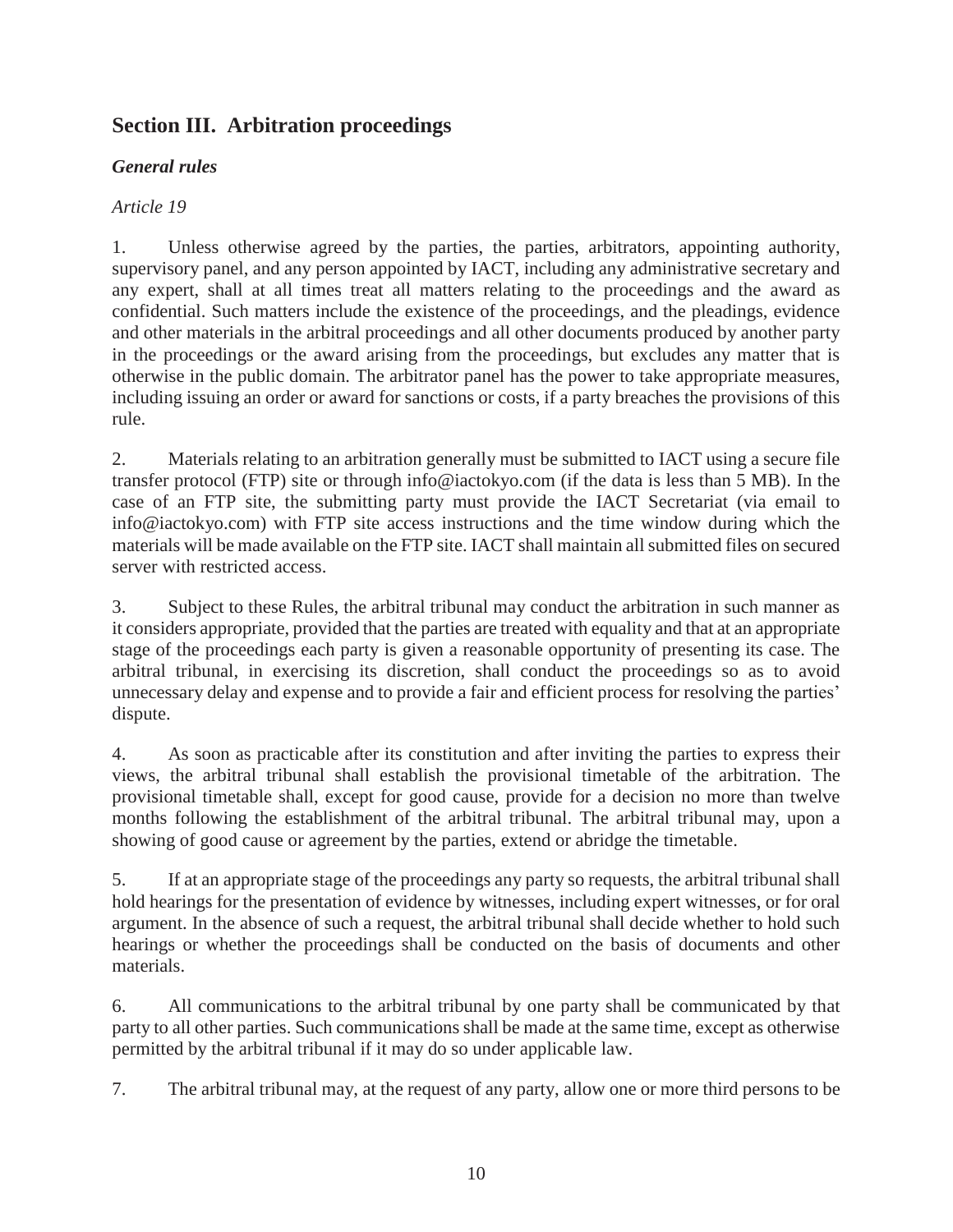joined in the arbitration as a party provided such person is a party to the arbitration agreement, unless the arbitral tribunal finds, after giving all parties, including the person or persons to be joined, the opportunity to be heard, that joinder should not be permitted because of prejudice to any of those parties. The arbitral tribunal may make a single award or several awards in respect of all parties so involved in the arbitration.

## *Place of arbitration*

## *Article 20*

1. If the parties have not previously agreed on the seat of arbitration, the seat of arbitration shall be determined by the arbitral tribunal having regard to the circumstances of the case. The award shall be deemed to have been made at the seat of arbitration.

2. The arbitral tribunal may meet at any location it considers appropriate for deliberations. Unless otherwise agreed by the parties, the arbitral tribunal may also meet at any location it considers appropriate for any other purpose, including hearings.

## *Language*

*Article 21*

1. Subject to an agreement by the parties, the arbitral tribunal shall, promptly after its appointment, determine the language or languages to be used in the proceedings. English shall be the presumptive language of the proceedings. The arbitral tribunal's language determination shall apply to the statement of claim, the statement of defense, and any further written statements and, if oral hearings take place, to the language or languages to be used in such hearings.

2. The arbitral tribunal may order that any documents annexed to the statement of claim or statement of defense, and any supplementary documents or exhibits submitted in the course of the proceedings, delivered in their original language, shall be accompanied by a translation into the language or languages agreed upon by the parties or determined by the arbitral tribunal.

## *Statement of claim*

## *Article 22*

1. The claimant shall communicate its statement of claim in writing to the respondent and to each of the arbitrators within a period of time to be determined by the arbitral tribunal. The claimant may elect to treat its notice of arbitration referred to in article 3 as a statement of claim, provided that the notice of arbitration also complies with the requirements of paragraphs 2-4 of this article.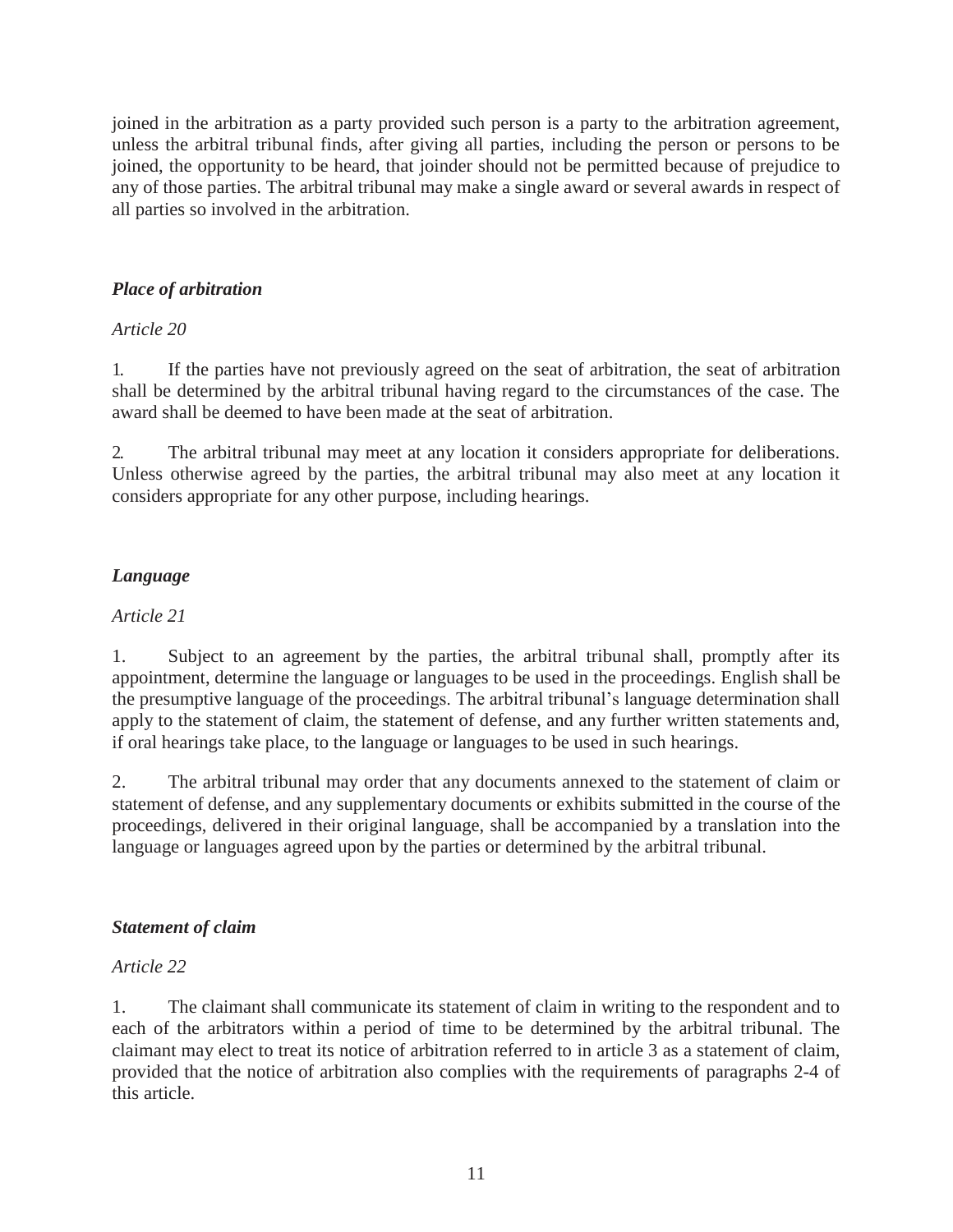- 2. The statement of claim shall include the following particulars:
	- *(a)* The names and contact details of the parties;
	- *(b)* A statement of the facts supporting the claim;
	- *(c)* The points at issue;
	- *(d)* The relief or remedy sought;
	- *(e)* The legal grounds or arguments supporting the claim;
	- *(f)* A list of the documents necessary for proving the claim that the claimant seeks to be discovered from the respondent(s).

3. A copy of any contract or other legal instrument out of or in relation to which the dispute arises and of the arbitration agreement shall be annexed to the statement of claim.

4. The statement of claim should, as far as possible, be accompanied by all documents and other evidence relied upon by the claimant, or contain references to them.

## *Statement of defense*

## *Article 23*

1. The respondent shall communicate its statement of defense in writing to the claimant and to each of the arbitrators within a period of time to be determined by the arbitral tribunal. The respondent may elect to treat its response to the notice of arbitration referred to in article 4 as a statement of defense, provided that the response to the notice of arbitration also complies with the requirements of paragraph 2 of this article.

2. The statement of defense shall reply to the particulars *(b)*-*(e)* of the statement of claim (article 22, paragraph 2). The statement of defense should, as far as possible, be accompanied by all documents and other evidence relied upon by the respondent, or contain references to them. The statement of defense shall also include a list of the documents necessary for proving any defense, offset, or counterclaim asserted by the respondent that the respondent seeks to be discovered from the claimant.

3. In its statement of defense, or at a later stage in the arbitral proceedings if the arbitral tribunal decides that the delay was justified under the circumstances, the respondent may make a counterclaim or rely on a claim for the purpose of a set-off provided that the arbitral tribunal has jurisdiction over it.

4. The provisions of article 22, paragraphs 2-4, shall apply to a counterclaim, a claim under article 4, paragraph 2*(f)*, and a claim relied on for the purpose of a set-off.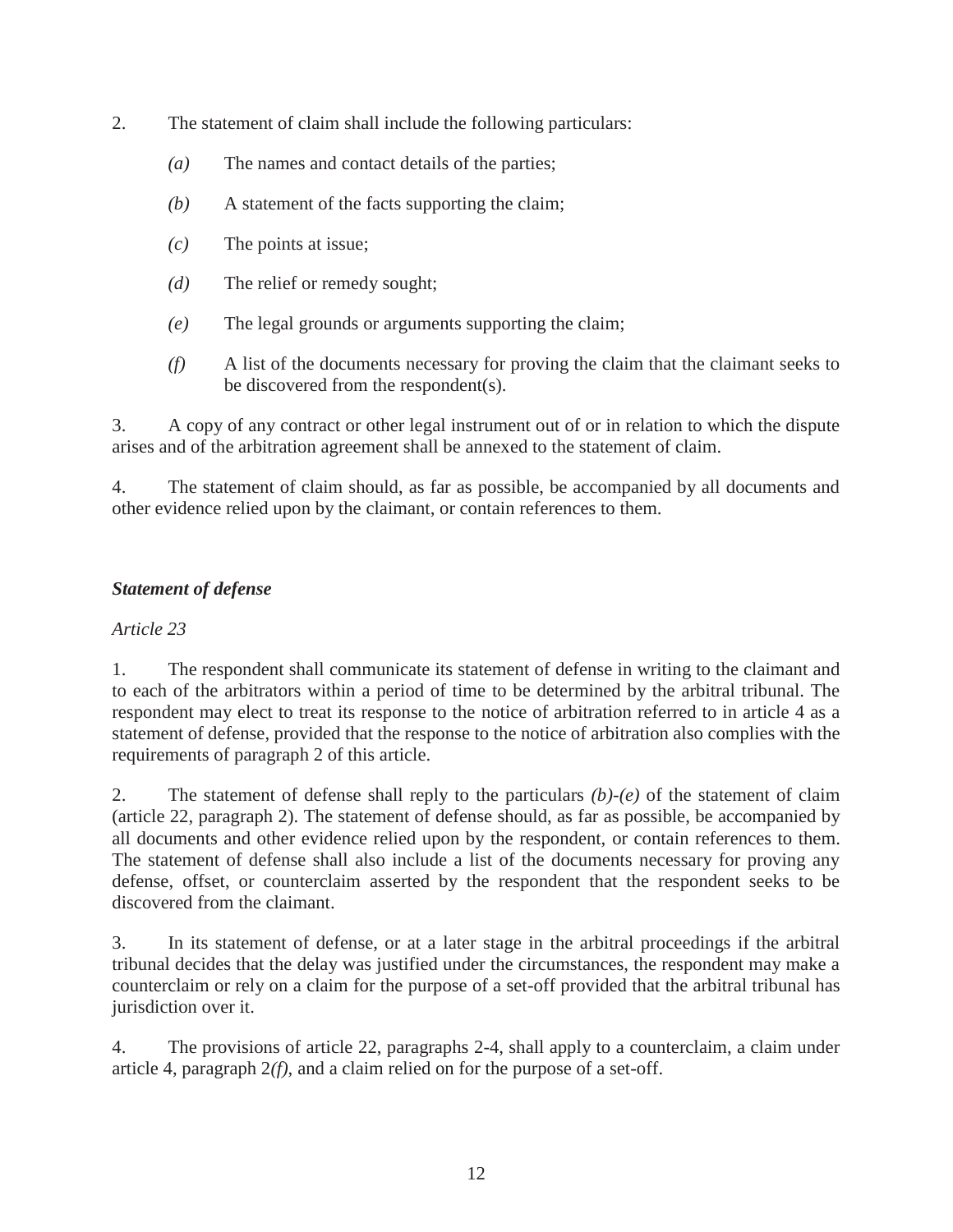#### *Amendments to the claim or defense*

#### *Article 24*

During the course of the arbitral proceedings, a party may amend or supplement its claim or defense, including a counterclaim or a claim for the purpose of a set-off, unless the arbitral tribunal considers it inappropriate to allow such amendment or supplement having regard to the delay in making it or prejudice to other parties or any other circumstances. However, a claim or defense, including a counterclaim or a claim for the purpose of a set-off, may not be amended or supplemented in such a manner that the amended or supplemented claim or defense falls outside the jurisdiction of the arbitral tribunal.

## *Pleas as to the jurisdiction of the arbitral tribunal*

#### *Article 25*

1. The arbitral tribunal shall have the power to rule on its own jurisdiction, including any objections with respect to the existence or validity of the arbitration agreement. For that purpose, an arbitration clause that forms part of a contract shall be treated as an agreement independent of the other terms of the contract. A decision by the arbitral tribunal that the contract is null shall not entail automatically the invalidity of the arbitration clause.

2. A plea that the arbitral tribunal does not have jurisdiction shall be raised no later than in the statement of defense or, with respect to a counterclaim or a claim for the purpose of a set-off, in the reply to the counterclaim or to the claim for the purpose of a set-off. A party is not precluded from raising such a plea by the fact that it has appointed, or participated in the appointment of, an arbitrator. A plea that the arbitral tribunal is exceeding the scope of its authority shall be raised as soon as the matter alleged to be beyond the scope of its authority is raised during the arbitral proceedings. The arbitral tribunal may, in either case, admit a later plea if it considers the delay justified.

3. The arbitral tribunal may rule on a plea referred to in paragraph 2 either as a preliminary question or in an award on the merits. The arbitral tribunal may continue the arbitral proceedings and make an award, notwithstanding any pending challenge to its jurisdiction before a court.

#### *Further written statements*

#### *Article 26*

The arbitral tribunal shall decide which further written statements, in addition to the statement of claim and the statement of defense, shall be required from the parties or may be presented by them and shall fix the periods of time for communicating such statements.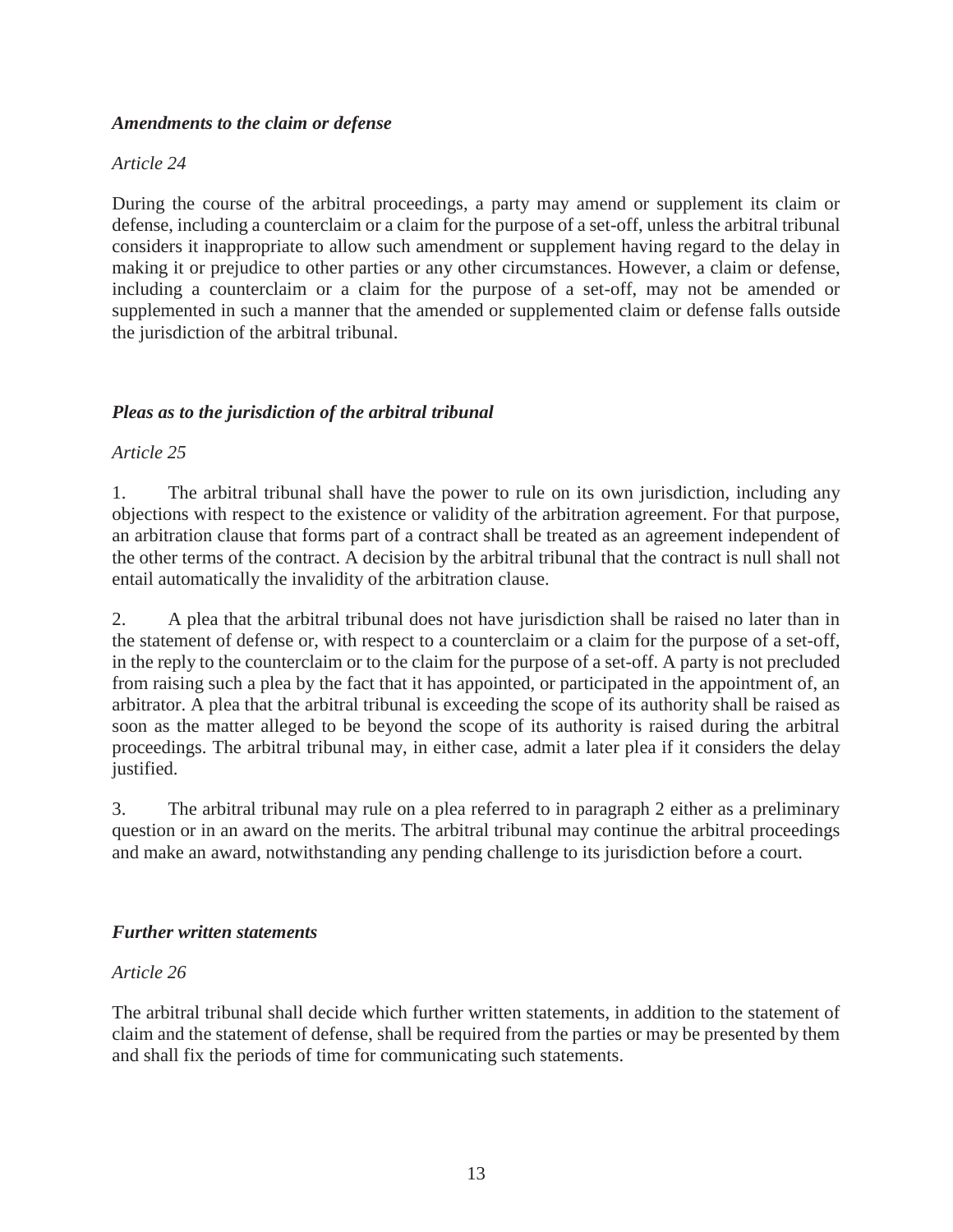## *Periods of time*

## *Article 27*

The periods of time fixed by the arbitral tribunal for the communication of written statements (including the statement of claim and statement of defense) should not exceed 30 days. However, the arbitral tribunal may extend the time limits if it concludes that an extension is justified.

#### *Interim measures*

#### *Article 28*

1. The arbitral tribunal may, at the request of a party, grant interim measures.

2. An interim measure is any temporary measure by which, at any time prior to the issuance of the award by which the dispute is finally decided, the arbitral tribunal orders a party, for example and without limitation, to:

- *(a)* Maintain or restore the status quo pending determination of the dispute;
- *(b)* Take action that would prevent, or refrain from taking action that is likely to cause, (i) current or imminent harm or (ii) prejudice to the arbitral process itself;
- *(c)* Provide a means of preserving assets out of which a subsequent award may be satisfied; or
- *(d)* Preserve evidence that may be relevant and material to the resolution of the dispute.

3. The party requesting an interim measure under paragraphs 2 *(a)* to *(c)* shall satisfy the arbitral tribunal that:

- *(a)* Harm not adequately reparable by an award of damages is likely to result if the measure is not ordered, and such harm substantially outweighs the harm that is likely to result to the party against whom the measure is directed if the measure is granted; and
- *(b)* There is a reasonable possibility that the requesting party will succeed on the merits of the claim. The determination on this possibility shall not affect the discretion of the arbitral tribunal in making any subsequent determination.

4. With regard to a request for an interim measure under paragraph 2 *(d),* the requirements in paragraphs 3 *(a)* and *(b)* shall apply only to the extent the arbitral tribunal considers appropriate.

5. The arbitral tribunal may modify, suspend or terminate an interim measure it has granted, upon application of any party or, in exceptional circumstances and upon prior notice to the parties, on the arbitral tribunal's own initiative.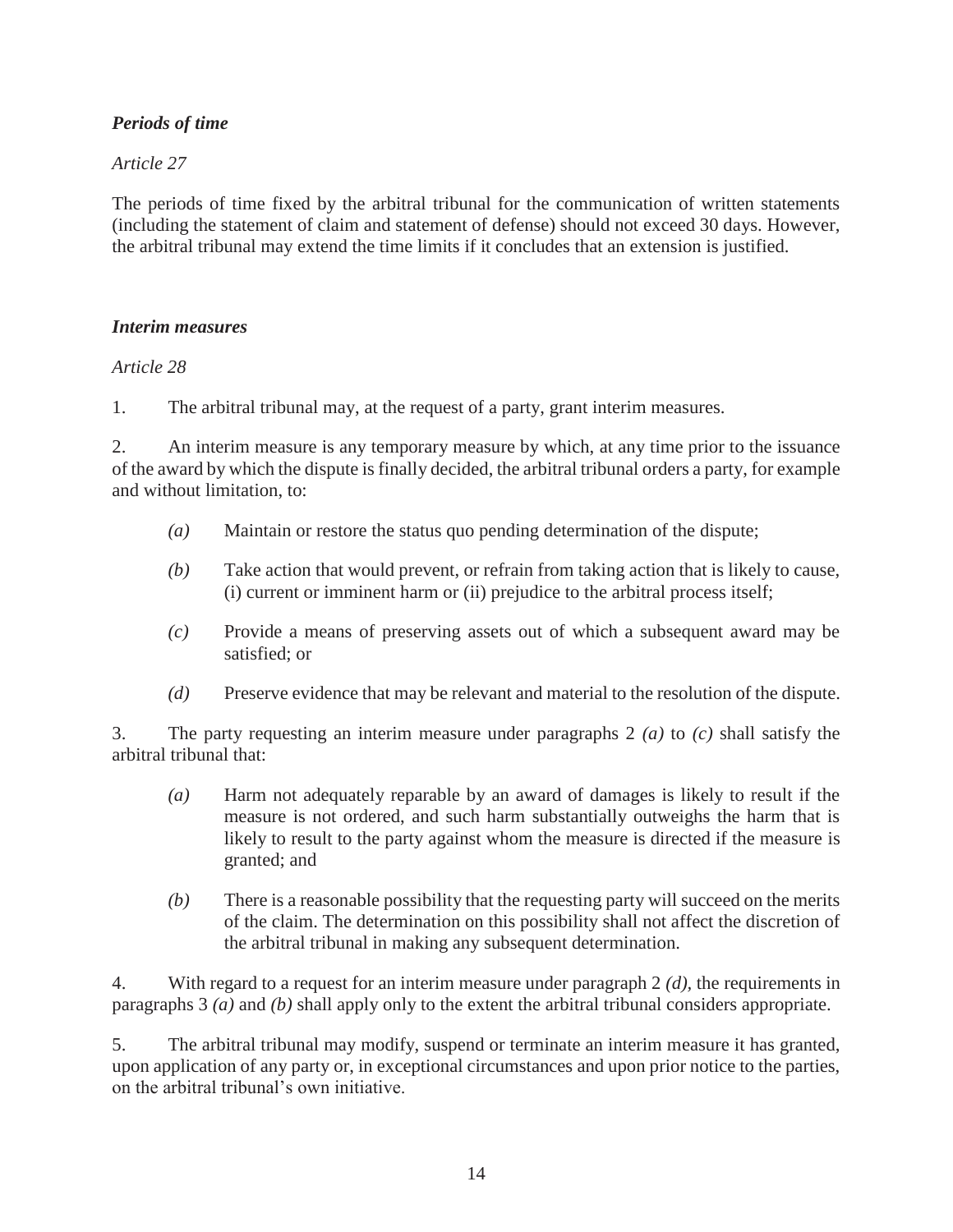6. The arbitral tribunal may require the party requesting an interim measure to provide appropriate security in connection with the measure.

7. The arbitral tribunal may require any party promptly to disclose any material change in the circumstances on the basis of which the interim measure was requested or granted.

8. The party requesting an interim measure may be liable for any costs and damages caused by the measure to any party if the arbitral tribunal later determines that, in the circumstances then prevailing, the measure should not have been granted. The arbitral tribunal may award such costs and damages at any point during the proceedings.

9. A request for interim measures addressed by any party to a judicial authority shall not be deemed incompatible with the agreement to arbitrate, or as a waiver of that agreement.

# *Evidence*

# *Article 29*

1. Each party shall have the burden of proving the facts relied on to support its claim or defense.

2. Witnesses, including expert witnesses, who are presented by the parties to testify to the arbitral tribunal on any issue of fact or expertise may be any individual, notwithstanding that the individual is a party to the arbitration or in any way related to a party. Unless otherwise directed by the arbitral tribunal, statements by witnesses, including expert witnesses, may be presented in writing and signed by them.

3. At any time during the arbitral proceedings the arbitral tribunal may require the parties to produce documents, exhibits or other evidence within such a period of time as the arbitral tribunal shall determine.

4. The arbitral tribunal shall determine the admissibility, relevance, materiality and weight of the evidence offered.

# *Hearings*

## *Article 30*

1. In the event of an oral hearing, the arbitral tribunal shall give the parties adequate advance notice of the date, time and place thereof.

2. Witnesses, including expert witnesses, may be heard under the conditions and examined in the manner set by the arbitral tribunal.

3. Hearings shall be held in camera unless the parties agree otherwise. The arbitral tribunal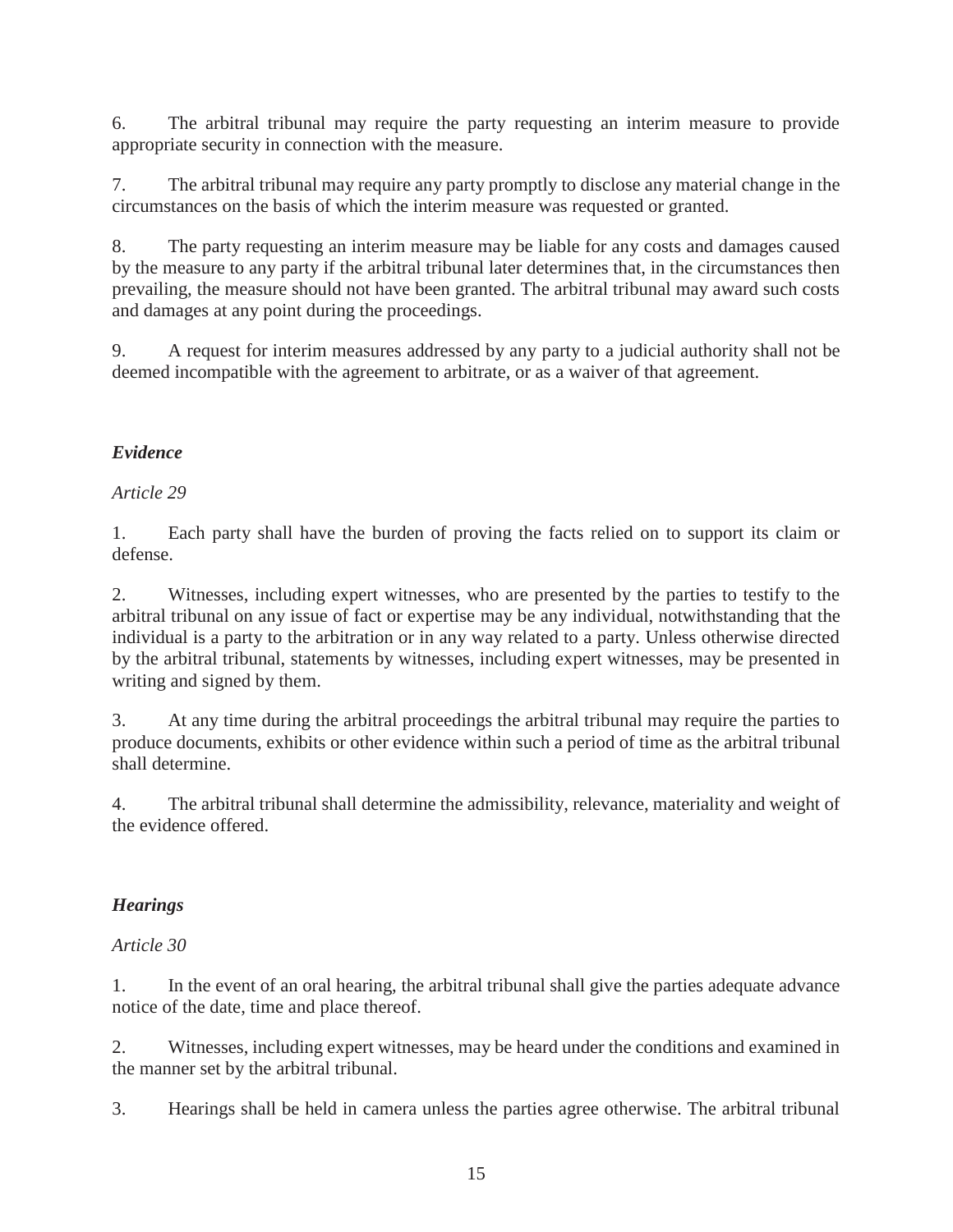may require the retirement of any witness or witnesses, including expert witnesses, during the testimony of such other witnesses, except that a witness, including an expert witness, who is a party to the arbitration shall not, in principle, be asked to retire.

4. The arbitral tribunal may direct that witnesses, including expert witnesses, be examined through means of telecommunication that do not require their physical presence at the hearing (such as videoconference).

## *Default*

## *Article 31*

1. If, within the period of time fixed by these Rules or the arbitral tribunal, without showing sufficient cause:

- *(a)* The claimant has failed to communicate its statement of claim, the arbitral tribunal shall issue an order for the termination of the arbitral proceedings, unless there are remaining matters that may need to be decided and the arbitral tribunal considers it appropriate to do so;
- *(b)* The respondent has failed to communicate its response to the notice of arbitration or its statement of defense, the arbitral tribunal shall order that the proceedings continue, without treating such failure in itself as an admission of the claimant's allegations; the provisions of this subparagraph also apply to a claimant's failure to submit a defense to a counterclaim or to a claim for the purpose of a set-off.

2. If a party, duly notified under these Rules, fails to appear at a hearing, without showing sufficient cause for such failure, the arbitral tribunal may proceed with the arbitration.

3. If a party, duly invited by the arbitral tribunal to produce documents, exhibits or other evidence, fails to do so within the established period of time, without showing sufficient cause for such failure, the arbitral tribunal may make the award on the evidence before it.

## *Closure of hearings*

## *Article 32*

1. The arbitral tribunal may inquire of the parties if they have any further proof to offer or witnesses to be heard or submissions to make and, if there are none, it may declare the hearings closed.

2. The arbitral tribunal may, if it considers it necessary owing to exceptional circumstances, decide, on its own initiative or upon application of a party, to reopen the hearings at any time before the award is made.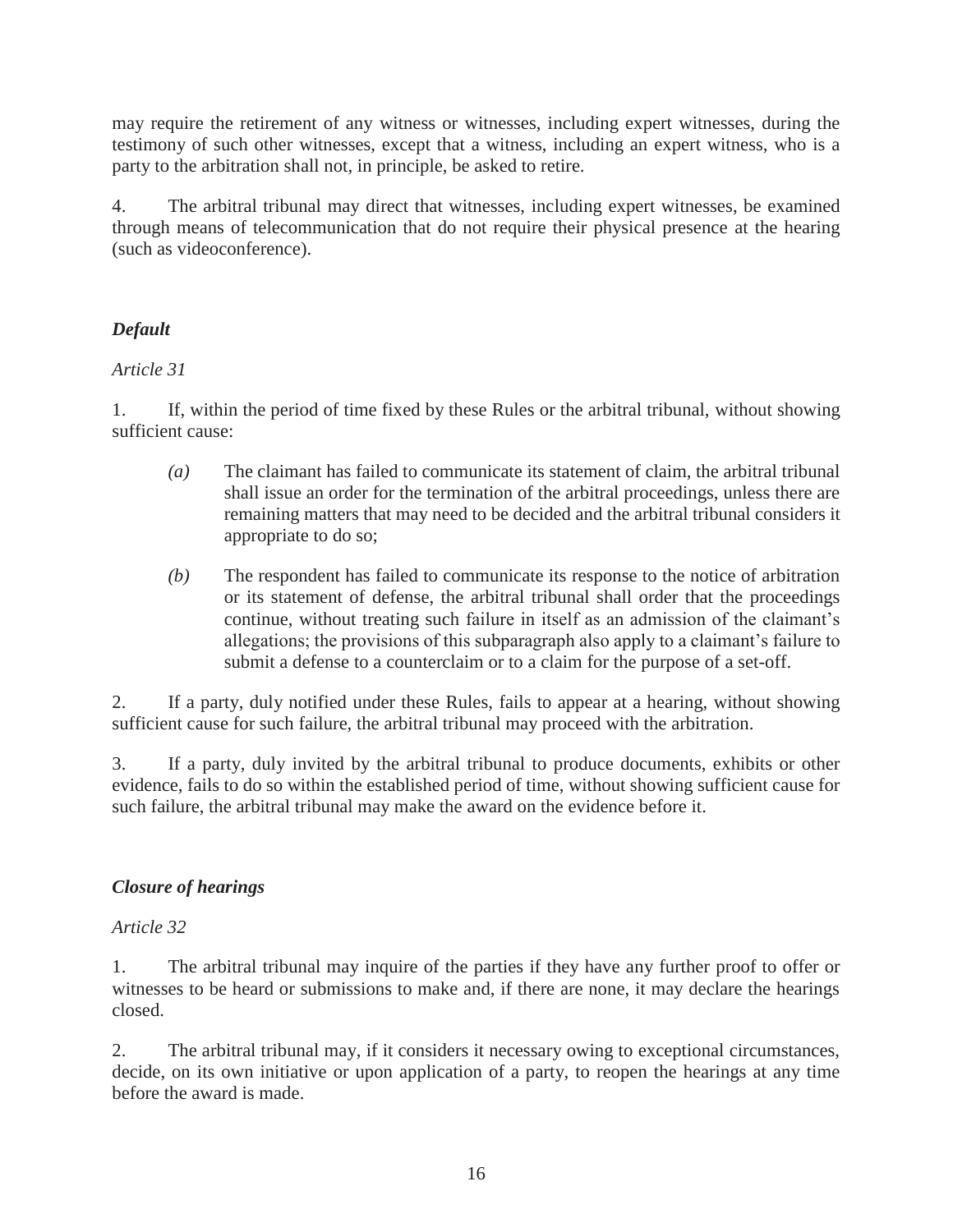## *Waiver of right to object*

*Article 33*

A failure by any party to object promptly to any non-compliance with these Rules or with any requirement of the arbitration agreement shall be deemed to be a waiver of the right of such party to make such an objection, unless such party can show that, under the circumstances, its failure to object was justified.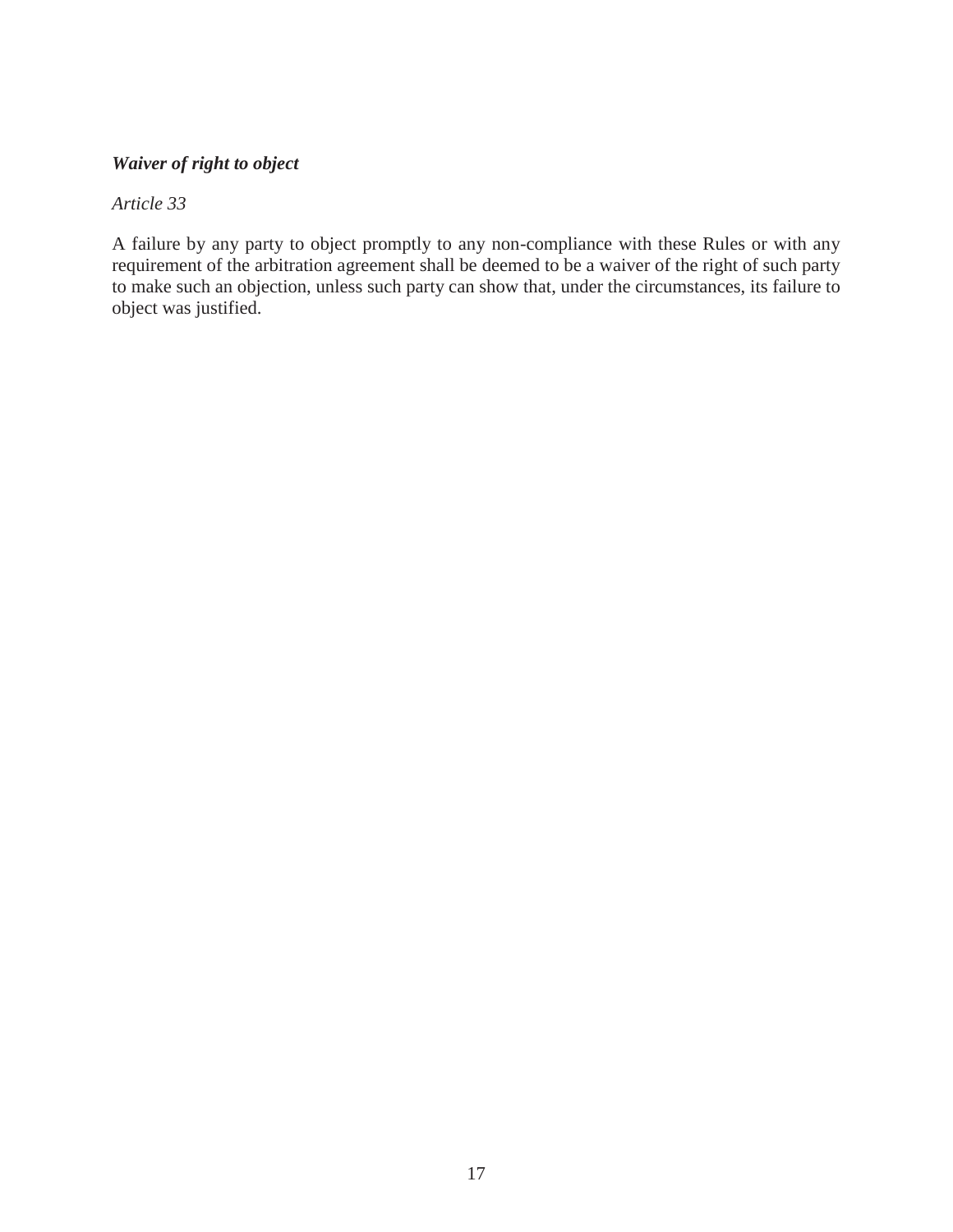# **Section IV. Award**

# *Decisions*

# *Article 34*

1. When there is more than one arbitrator, any award or other decision of the arbitral tribunal shall be made by a majority of the arbitrators.

2. In the case of questions of procedure, when there is no majority or when the arbitral tribunal so authorizes, the presiding arbitrator may decide alone, subject to revision, if any, by the arbitral tribunal.

# *Form and effect of the award*

## *Article 35*

1. The arbitral tribunal may make separate awards on different issues at different times.

2. All awards shall be made in writing and shall be final and binding on the parties. The parties shall carry out all awards without delay.

3. The arbitral tribunal shall state the reasons upon which the award is based, unless the parties have agreed that no reasons are to be given.

4. An award shall be signed by the arbitrators and it shall contain the date on which the award was made and indicate the seat of arbitration. Where there is more than one arbitrator and any of them fails to sign, the award shall state the reason for the absence of the signature.

5. An award may be made public with the consent of all parties or where and to the extent disclosure is required of a party by legal duty, to protect or pursue a legal right or in relation to legal proceedings before a court or other competent authority.

6. Copies of the award signed by the arbitrators shall be communicated to the parties by the arbitral tribunal.

# *Applicable law, amiable compositeur*

## *Article 36*

1. The arbitral tribunal shall apply the rules of law designated by the parties as applicable to the substance of the dispute. Failing such designation by the parties, the arbitral tribunal shall apply the law which it determines to be appropriate.

2. The arbitral tribunal shall decide as amiable compositeur or ex aequo et bono only if the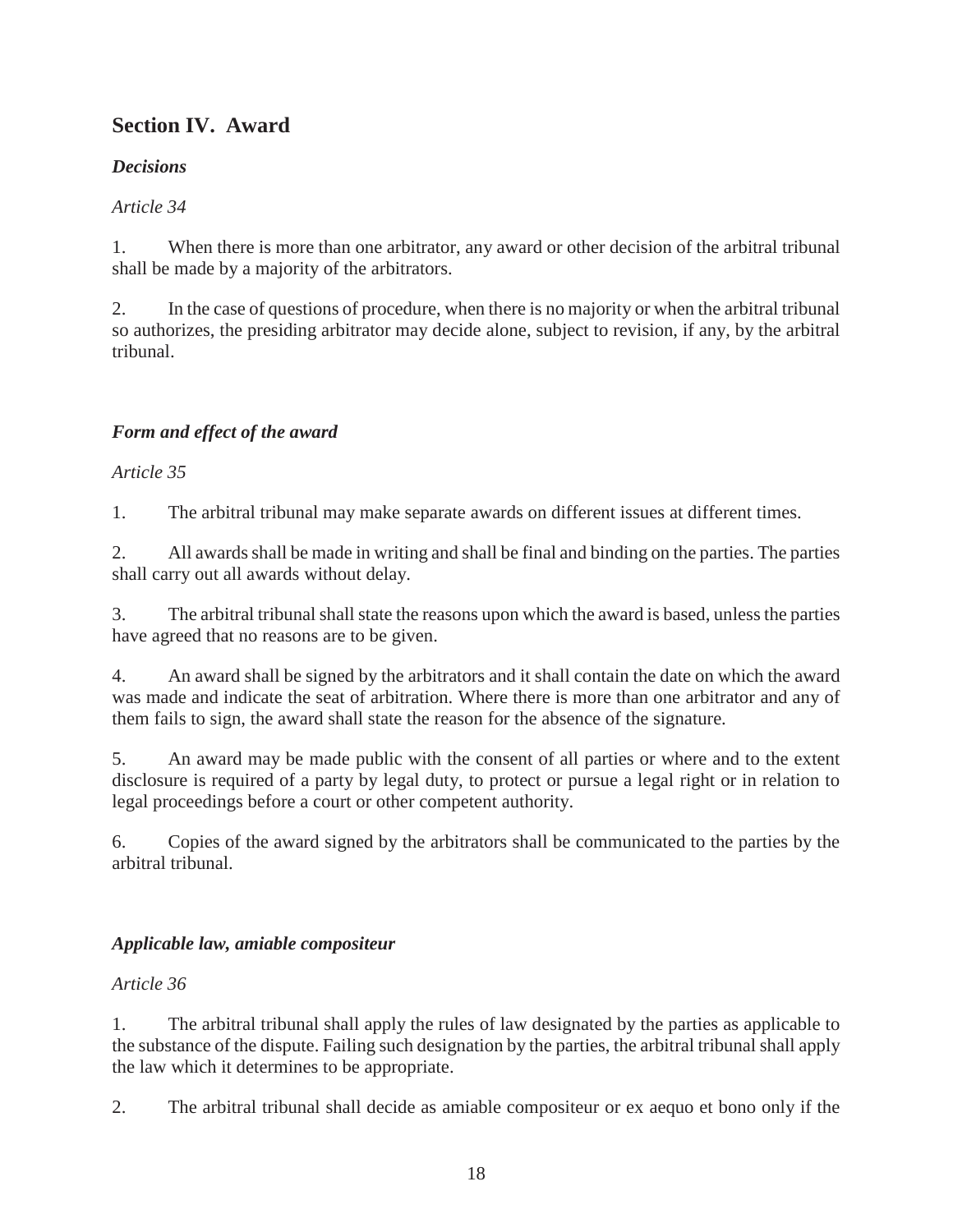parties have expressly authorized the arbitral tribunal to do so.

3. In all cases, the arbitral tribunal shall decide in accordance with the terms of the contract, if any, and shall take into account any usage of trade applicable to the transaction.

## *Settlement or other grounds for termination*

## *Article 37*

1. If, before the award is made, the parties agree on a settlement of the dispute, the arbitral tribunal shall either issue an order for the termination of the arbitral proceedings or, if requested by the parties and accepted by the arbitral tribunal, record the settlement in the form of an arbitral award on agreed terms. The arbitral tribunal is not obliged to give reasons for such an award.

2. If, before the award is made, the continuation of the arbitral proceedings becomes unnecessary or impossible for any reason not mentioned in paragraph 1, the arbitral tribunal shall inform the parties of its intention to issue an order for the termination of the proceedings. The arbitral tribunal shall have the power to issue such an order unless there are remaining matters that may need to be decided and the arbitral tribunal considers it appropriate to do so.

3. Copies of the order for termination of the arbitral proceedings or of the arbitral award on agreed terms, signed by the arbitrators, shall be communicated by the arbitral tribunal to the parties. Where an arbitral award on agreed terms is made, the provisions of article 35, paragraphs 2, 4 and 5, shall apply.

## *Interpretation of the award*

## *Article 38*

1. Within 21 days after the receipt of the award, a party, with notice to the other parties, may request that the arbitral tribunal give an interpretation of the award.

2. The interpretation shall be given in writing within 30 days after the receipt of the request. The interpretation shall form part of the award and the provisions of article 35, paragraphs 2 to 6, shall apply.

## *Correction of the award*

## *Article 39*

1. Within 21 days after the receipt of the award, a party, with notice to the other parties, may request the arbitral tribunal to correct in the award any error in computation, any clerical or typographical error, or any error or omission of a similar nature. If the arbitral tribunal considers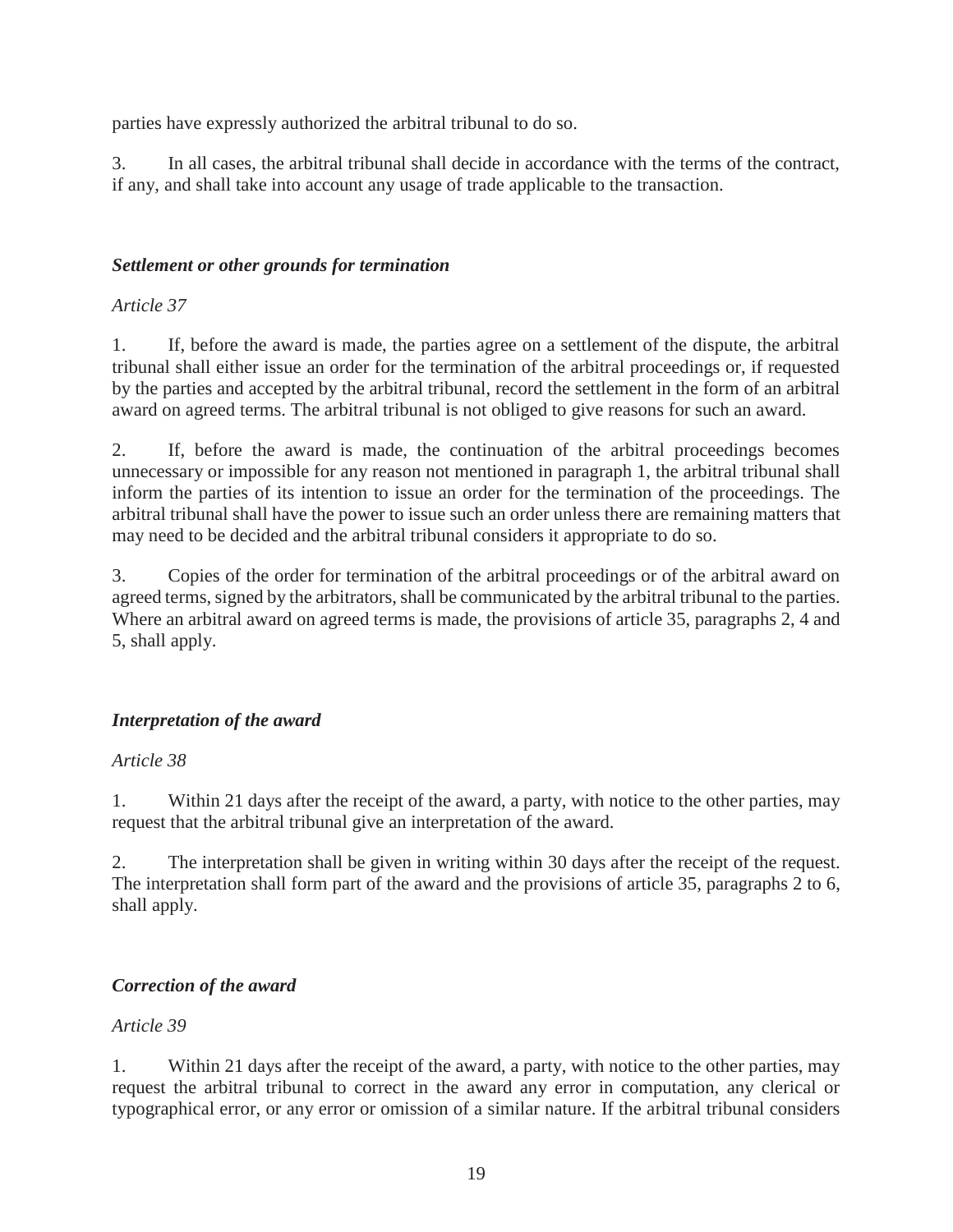that the request is justified, it shall make the correction within 21 days of receipt of the request.

2. The arbitral tribunal may within 21 days after the communication of the award make such corrections on its own initiative.

3. Such corrections shall be in writing and shall form part of the award. The provisions of article 35, paragraphs 2 to 6, shall apply.

## *Substantive Scrutiny by Supervisory Panel*

## *Article 40*

1. Within 21 days following the award, a party may elect to submit to the arbitral tribunal, the IACT Secretariat and all other parties a request for review of the award by a supervisory panel. The request must be in a form no longer than 30 pages, double spaced and a font at least as large as Times New Roman size 12. The request shall include (i) a detailed explanation of any alleged material and prejudicial error of law or fact that the requesting party seeks to be corrected by the tribunal, and (ii) a specific identification of the modification sought by the requesting party.

2. Upon submission of any request for review by a supervisory panel, the appointing authority shall establish the supervisory panel on a case-by-case basis selecting five neutral and qualified IACT arbitrators who are competent in the subject matter of the arbitration and who did not participate in the award. Except for good cause, the supervisory panel shall include one arbitrator who represents each of the following five regions: the U.S., Europe, China, Japan, and Korea.

3. Within 14 days after a request is submitted, a party opposing the request for review by the supervisory panel may submit an explanation of reasons, no longer than 20 pages, why the request for review by a supervisory panel should be denied.

4. Within 7 days after an opposition to the request is submitted, the supervisory panel shall inform the parties whether it will review the award.

5. Within 4 days following the supervisory panel's decision to review of the award, one or more parties may request an oral hearing. In the event such a request is made, the supervisory panel shall promptly inform the parties of the time, location, and procedure of the oral hearing.

6. After fully considering the parties' arguments, the supervisory panel shall consult with the arbitral tribunal in the manner it deems appropriate regarding its recommendations (if any) for amending the award. The supervisory panel may elect to issue a written recommendation to the tribunal that is reviewable by the parties.

7. After considering the supervisory panel's recommendations (if any), the arbitral tribunal shall promptly inform the parties of any changes being made to the award, and the reasons therefor, and issue an amended award.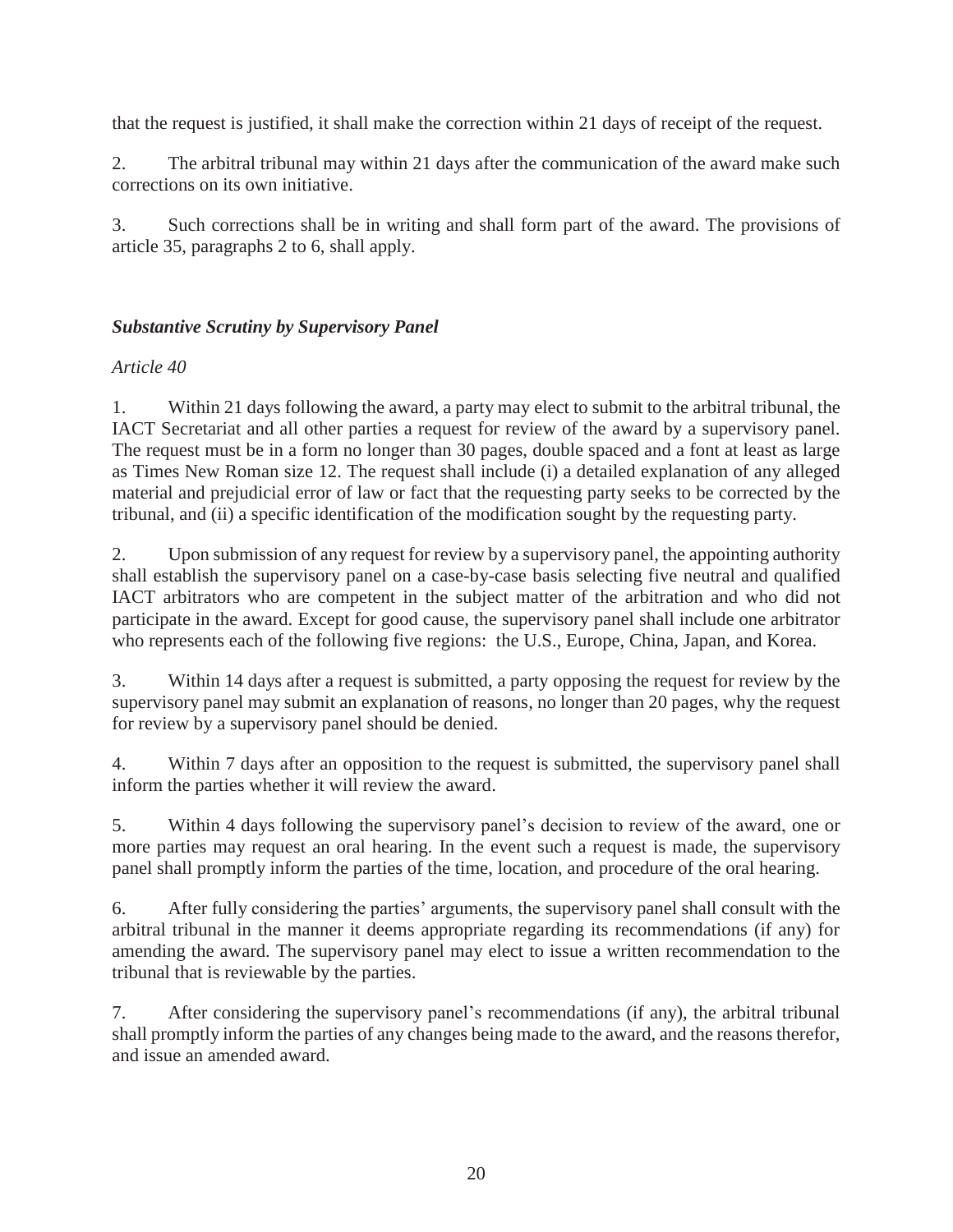## *Additional award*

## *Article 41*

1. Within 21 days after the receipt of the termination order or the award, a party, with notice to the other parties, may request the arbitral tribunal to make an award or an additional award as to claims presented in the arbitral proceedings but not decided by the arbitral tribunal.

2. If the arbitral tribunal considers the request for an award or additional award to be justified, it shall render or complete its award within 45 days after the receipt of the request. The arbitral tribunal may extend, if necessary, the period of time within which it shall make the award.

3. When such an award or additional award is made, the provisions of article 35, paragraphs 2 to 6, shall apply.

## *Definition of costs*

## *Article 42*

1. The IACT Secretariat shall send the parties an itemized invoice following each month of an arbitration, generally payable with 30 days of receipt, providing details concerning each of the following categories of arbitration costs:

- *(a)* The reasonable fees of the arbitral tribunal to be stated separately as to each arbitrator;
- *(b)* The reasonable travel and other expenses incurred by the arbitrators;
- *(c)* The reasonable fees of each technical assistant (if any);
- *(d)* The reasonable fees of each law clerk (if any);
- *(e)* The reasonable travel and other expenses of witnesses to the extent such expenses are approved by the arbitral tribunal;
- *(f)* The reasonable fees and expenses of the appointing authority and the supervisory panel.

Consistent with IACT's goal of resolving disputes as efficiently and inexpensively as reasonably possible, the IACT Secretariat shall continuously monitor such invoices to prevent excessive or unnecessary expenditures.

2. In the event the IACT Secretariat determines that costs listed in the invoice are excessive and/or unnecessary, it shall amend the invoice as it sees appropriate.

3. If a party fails to pay the costs listed in the invoice by the due date designated by the IACT Secretariat, either wholly or in part, the arbitral tribunal, the appointing authority, the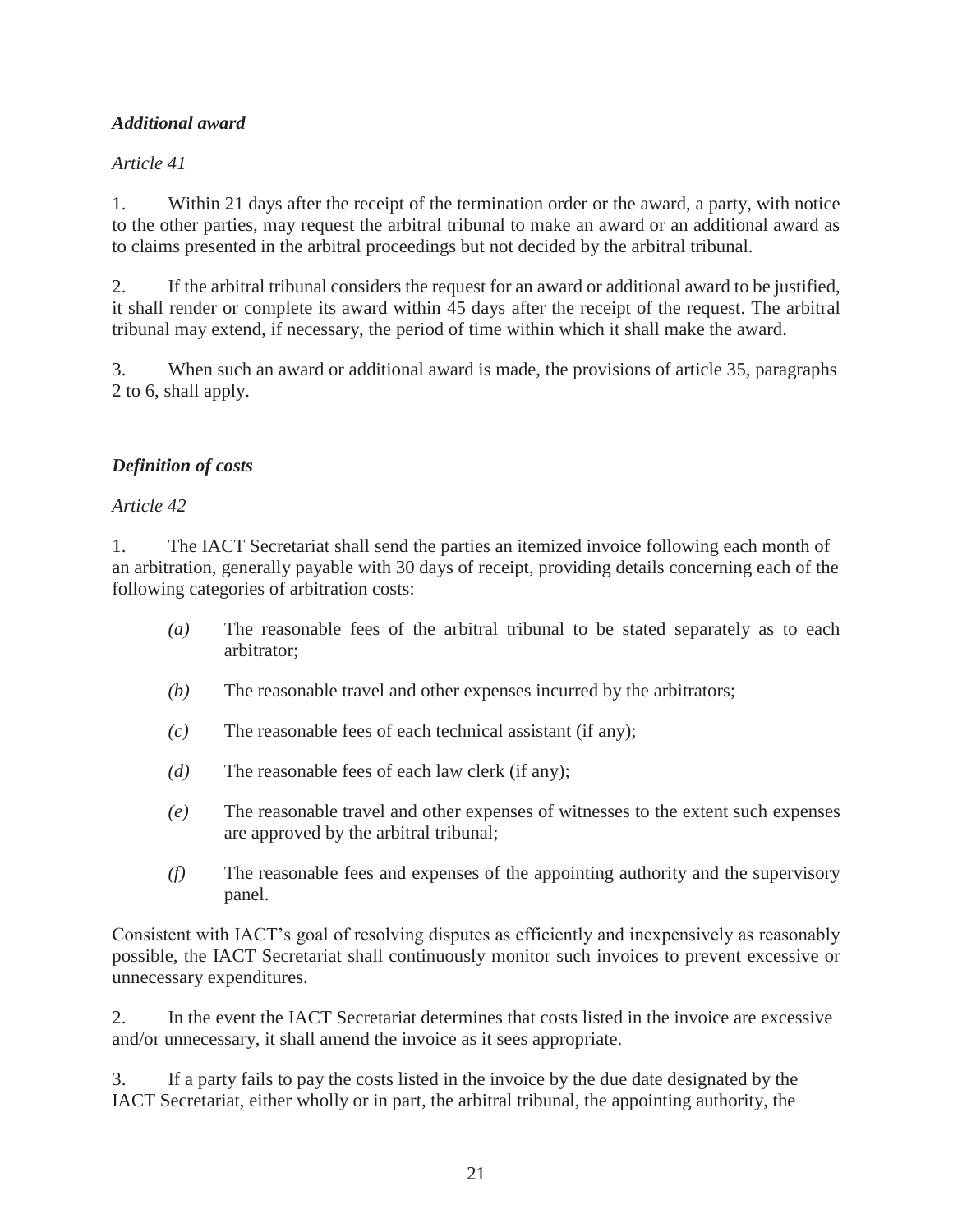supervisory panel, the law clerks and technical assistants if any, and the IACT Secretariat may suspend its work for the arbitration, in whole or in part.

# *Fees and expenses of arbitrators*

## *Article 43*

1. The fees and expenses of the arbitrators shall be reasonable in amount given the complexity of the subject matter and any other relevant circumstances of the case.

2. If the appointing authority has stated that it will apply a schedule or particular method for determining the fees for arbitrators in international cases, the arbitral tribunal in fixing its fees shall take that schedule or method into account to the extent that it considers appropriate in the circumstances of the case.

3. Promptly after its constitution, the arbitral tribunal shall inform the parties as to how it proposes to determine its fees and expenses, including any hourly rates of arbitrators it intends to apply. Within 14 days of receiving that proposal, any party may refer the proposal to the appointing authority for review. If, within 21 days of receipt of such a referral, the appointing authority finds that the proposal of the arbitral tribunal is inconsistent with paragraph 1, it shall make any necessary adjustments thereto, which shall be binding upon the arbitral tribunal.

4.

- *(a)* Within 14 days of receiving the arbitral tribunal's invoice pursuant to article 42, paragraphs (a) and (b), any party may refer for review such determination to the IACT Secretariat, which may consult with the appointing authority;
- *(b)* If the IACT Secretariat finds that the arbitral tribunal's determination is inconsistent with the arbitral tribunal's proposal (and any adjustment thereto) under paragraph 3 of this article or is otherwise manifestly excessive, it shall, within 14 days of receiving such a referral, make any adjustments to the arbitral tribunal's determination that are necessary to satisfy the criteria in paragraph 1. Any such adjustments shall be binding upon the arbitral tribunal;
- *(c)* Any such adjustments shall be reflected in a revised invoice sent to the parties without delay.

5. Throughout the procedure under paragraphs 3 and 4, the arbitral tribunal shall proceed with the arbitration, in accordance with article 19, paragraph 3.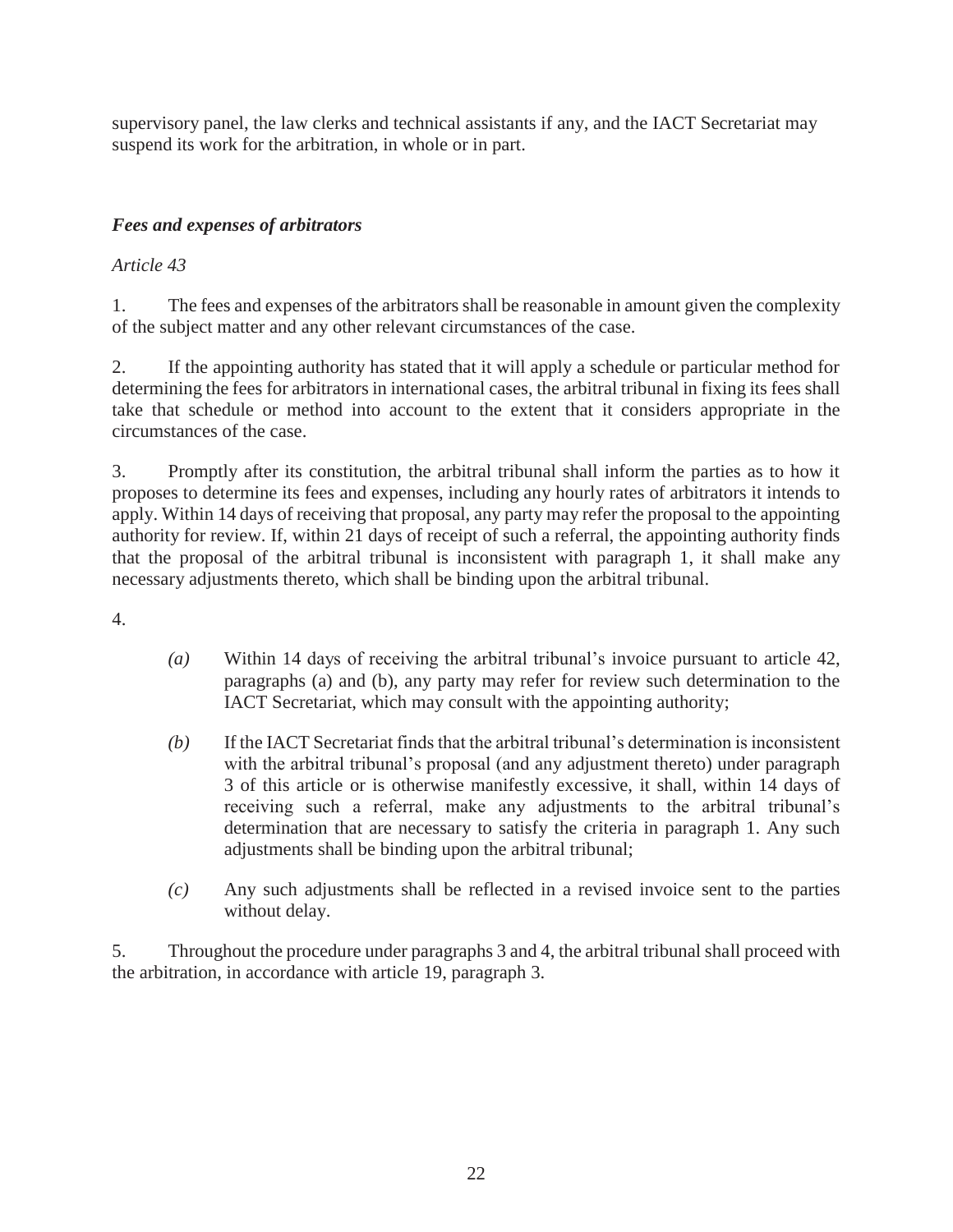## *Allocation of costs*

## *Article 44*

1. The costs of the arbitration shall in principle be borne equally by the parties. However, the arbitral tribunal may exercise discretion in apportioning such costs between the parties if it determines that a different apportionment is reasonable, taking into account the circumstances of the case.

2. The arbitral tribunal shall in the final award or, if it deems appropriate, in any other award, determine any amount that a party may have to pay to another party as a result of the decision on allocation of costs.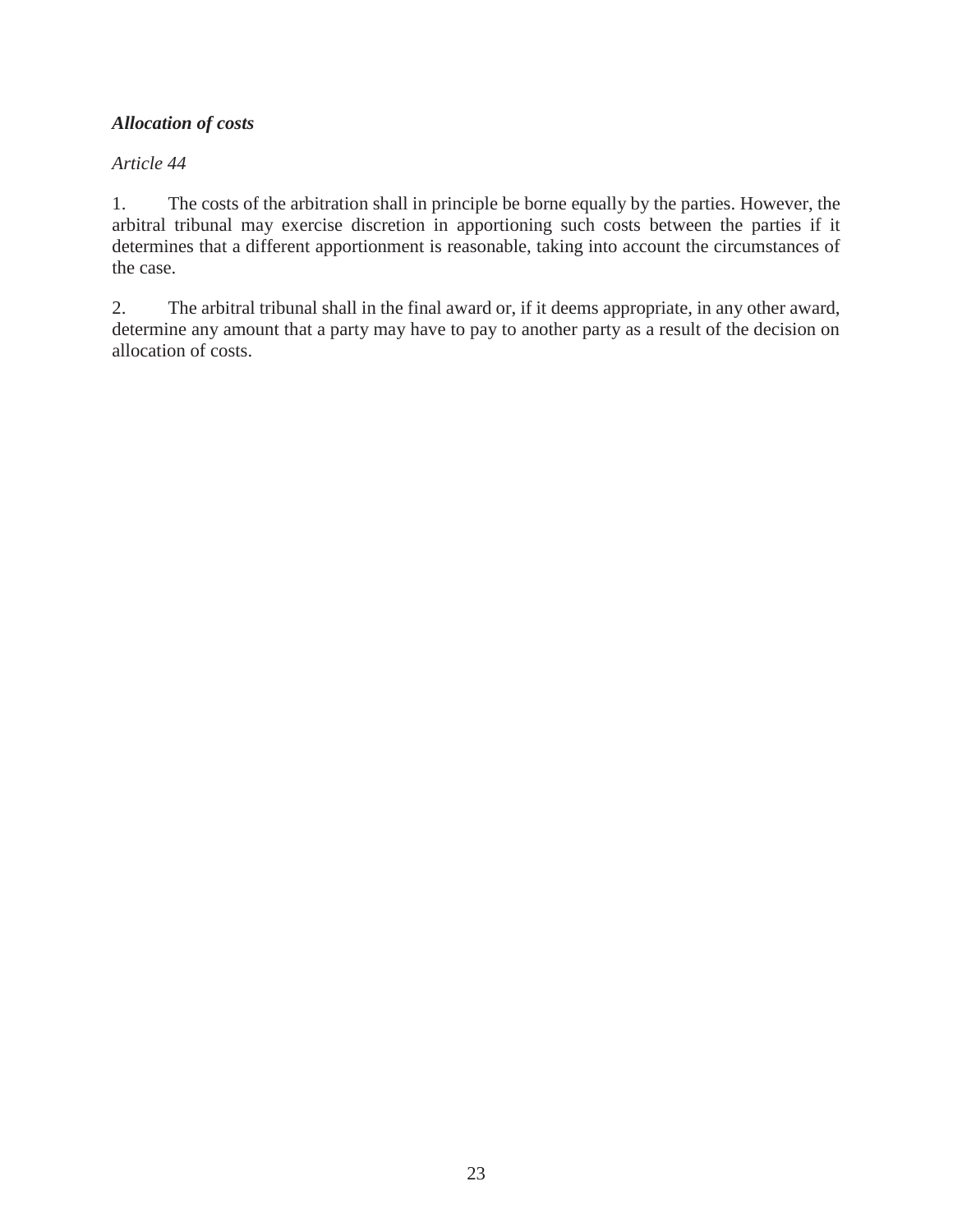## **Annex**

#### *Model arbitration clause for contracts*

Any dispute, controversy or claim arising out of or relating to this contract, or the breach, termination or invalidity thereof, shall be settled by arbitration in accordance with the IACT Arbitration Rules.

#### *Note. Parties should consider adding:*

- *(a)* The number of arbitrators shall be . . . [one or three];
- *(b)* The place of arbitration shall be . . . [town and country];
- *(c)* The language to be used in the arbitral proceedings shall be . . . .
- *(d)* The arbitration shall proceed under the law of [jurisdiction, *e.g.*, the state of New York].

#### *Possible waiver statement*

*Note. If the parties wish to exclude recourse against the arbitral award that may be available under the applicable law, they may consider adding a provision to that effect as suggested below, considering, however, that the effectiveness and conditions of such an exclusion depend on the applicable law.*

#### *Waiver*

The parties hereby waive their right to any form of recourse against an award to any court or other competent authority, insofar as such waiver can validly be made under the applicable law.

#### *Model statements of independence pursuant to article 11 of the Rules*

#### *No circumstances to disclose*

I am impartial and independent of each of the parties and intend to remain so. To the best of my knowledge, there are no circumstances, past or present, likely to give rise to justifiable doubts as to my impartiality or independence. I shall promptly notify the parties and the other arbitrators of any such circumstances that may subsequently come to my attention during this arbitration.

#### *Circumstances to disclose*

I am impartial and independent of each of the parties and intend to remain so. Attached is